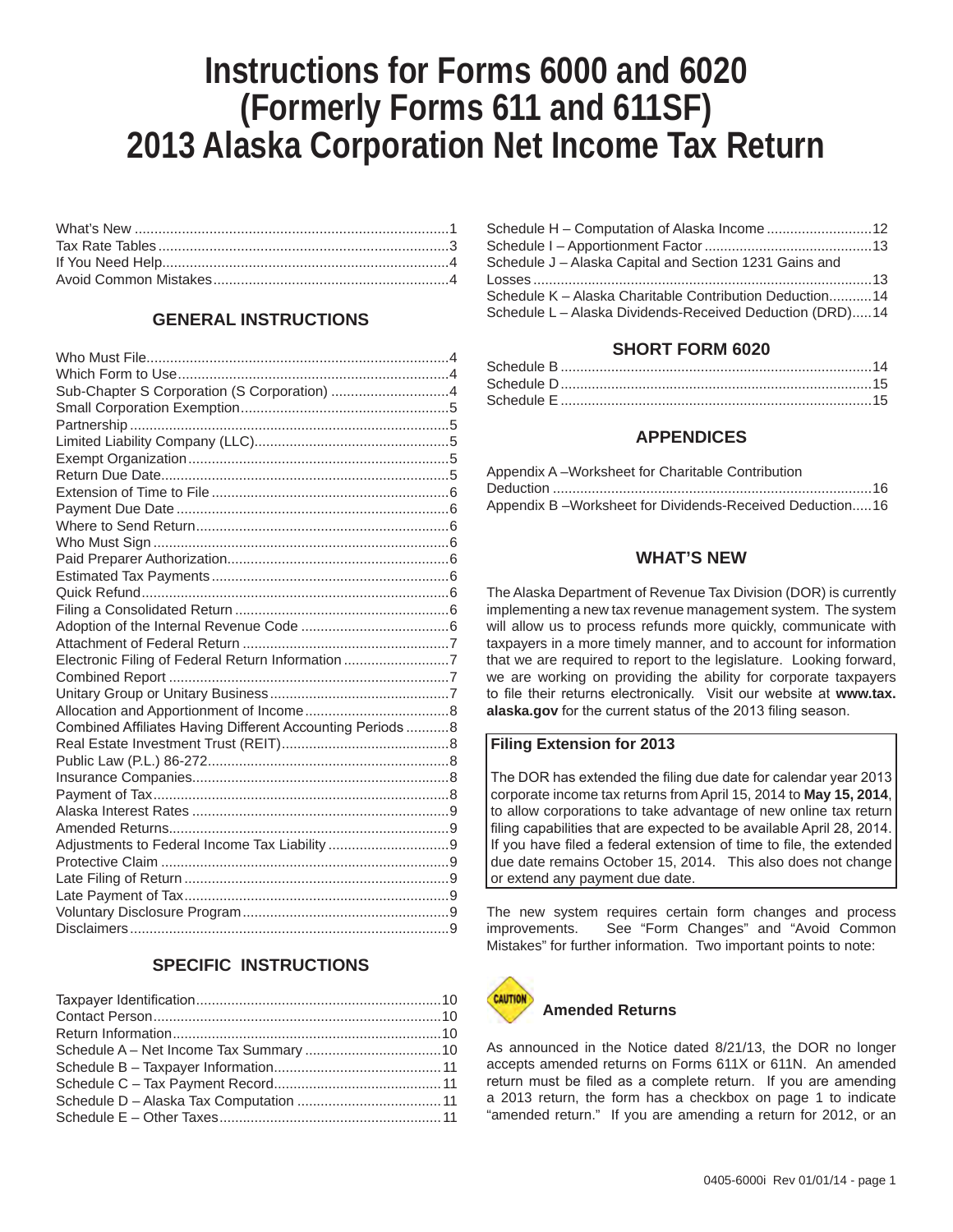earlier tax year, you must file a complete return, and write "Amended Return," preferably in red, across the top of the amended return. If you are amending your return to claim a tax attribute such as a net operating loss, unused capital losses, or excess charitable contributions, then you must attach new Form 6385 Tax Attribute Carryovers. See "Amended Returns" below for more information.



# **Schedule B**

To ensure timely return processing, you must properly complete Schedule B, if the return is a consolidated Alaska income tax return. Schedule B must show all corporations, other than the taxpayer shown on page 1, with nexus in Alaska. Reference to, or reproduction of, the federal Form 851 is not acceptable. If Schedule B is not properly completed, the return will be delayed for us to contact you. See "Specific Instructions" below for more details.

## **Form Changes**

We have renumbered certain forms starting in 2013. The old and new numbers are shown in the table below. See further information under "Avoid Common Mistakes" and refer to "Specific Instructions" for help in preparing your return.

| Form                                                     | Old<br><b>Number</b> | <b>New</b><br><b>Number</b> |
|----------------------------------------------------------|----------------------|-----------------------------|
| Corporation Net Income<br><b>Tax Return</b>              | 611                  | 6000                        |
| <b>Corporation Net Income</b><br>Tax Return - Short Form | 611SF                | 6020                        |
| Oil and Gas Corporation Net<br>Income Tax Return         | 650                  | 6100                        |
| Underpayment of Estimated<br>Tax by Corporations         | 708                  | 6220                        |
| <b>Payment Voucher</b>                                   | 711                  | 6240                        |
| Application for Voluntary<br><b>Disclosure</b>           | 615                  | 6750                        |

Within Form 6000, you will note some key changes:

- The return has been redesigned to accommodate amended returns including changes to Schedule C, and ability to report carrybacks of net operating losses and capital losses.
- A box has added to page 1 to report the NAICS code of the taxpayer listed on page 1. If this is a consolidated Alaska return, then other corporations in the consolidated Alaska group must report their NAICS codes on Schedule B, line 1. The NAICS code is required for every Alaska taxpayer.
- Checkboxes on page 1, "Return Information" have been added or modified.

New checkboxes:

- o Amended return
- o Amended return to report Internal Revenue Service (IRS) audit change
- Amended return to make a protective claim
- o Small corporation exemption (see instructions on page 5 for further information)
- o Personal Holding Company

Modified checkboxes:

- o Checkbox for "Estimated tax payments based on annualized method" has been removed from page 1, "Return Information." The checkbox can now be found on Form 6220 Underpayment of Estimated Tax by Corporations.
- o Checkbox for "Public Law 86-272" now applies only to the corporation listed on page 1. If this is a consolidated Alaska return, then any other corporation in the consolidated Alaska group will check the "P.L. 86-272" box on Schedule B, line 1 next to that corporation's name, if P.L. 86-272 is applicable to that corporation.
- o Checkbox to indicate a new address has been moved on page 1, to the "Mailing Address" line of the address section.
- Report only the net operating loss (NOL) utilized in the current year on Schedule A, line 2. This must be identified as either a carryover or a carryback in the spaces provided on line 2.
- The Alaska credit for prior year minimum tax is entered directly on Schedule A, line 11, rather than on Schedule E– Other Taxes.
- Schedule I Apportionment Factor requires by-company detail of factor numerators (property, payroll, and sales). The corporations listed on Schedule I must match the list of corporations on Schedule B, line 1 (plus the taxpayer listed on page 1), unless the corporation is claiming exemption under P.L. 86-272, or is an Alaska insurance company.
- Report only the excess capital loss (from other tax years) utilized in the current year on Schedule J, line 9. This must be identified as either a carryover or a carryback in the spaces provided on line 9.

#### **New Form**

Form 6385 Tax Attribute Carryovers has been developed to claim carryovers or carrybacks of tax attributes such as net operating loss, unused capital loss, or excess charitable contribution from prior tax years. In addition, this form is required if you are claiming the Alaska credit for prior year minimum tax on Schedule A, line 11.

## **Additions to Instructions**

We have added instructions and other information for the following:

- Schedule K Charitable Contribution: We have added a worksheet to calculate the taxable income for purposes of limitation of the charitable contribution deduction. This worksheet will also calculate the amount of charitable contribution carryover to be converted to net operating loss. See Appendix A.
- 0405-6000i Rev 01/01/14 page 2 • Schedule L – Dividends-Received Deduction (DRD): We have added a worksheet to calculate the limitation under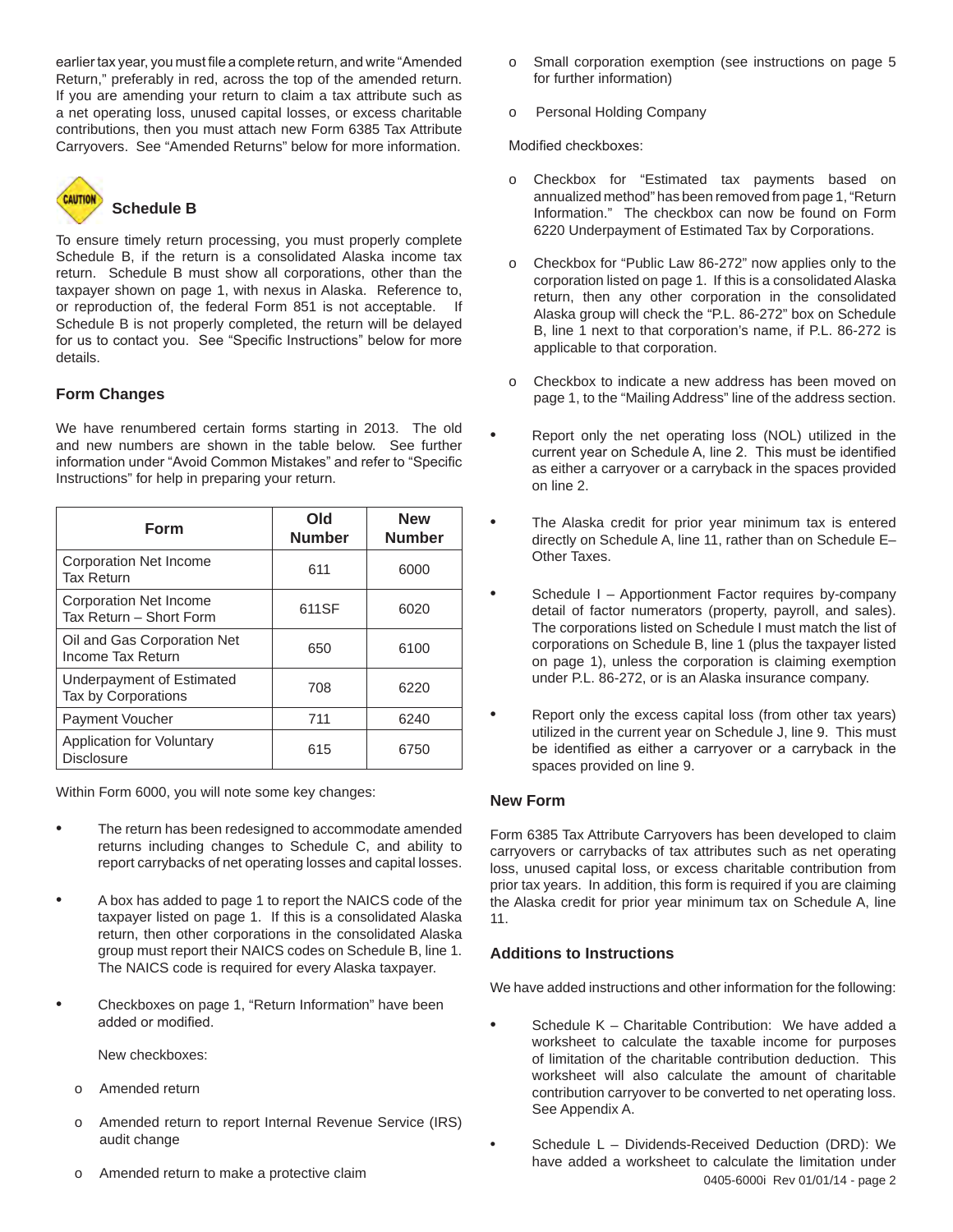Internal Revenue Code Section 246, for Alaska purposes. See Appendix B.

## **Legislative Changes Effective for 2013**

Effective for tax years beginning after 12/31/12, certain small corporations are exempt from Alaska corporate income tax. This exemption applies to an Alaska corporation that is a qualified small business and that meets the active business requirement in Internal Revenue Code Section 1202(e), as that subsection read on January 1, 2012. There are restrictions that apply to certain industries including transportation, utility, extractive, or fisheries business, and other requirements. This exemption will sunset in 2023.

Effective 7/1/13, the film production tax credit program was expanded from a total of \$100M to \$300M, under SB 23. The credit certificate may be used within six years (formerly three years). This legislation also expands the tax types against which the credit may be taken. In addition to corporate income tax, the credit may be taken against Production Tax, Property Tax, Mining Tax, Fisheries Business Tax, and certain taxes paid by insurance companies. The legislation also set a sunset date of 7/1/23 for some of the provisions.

Effective for tax years beginning on or after 8/26/13, the tax rates and tax brackets are changed. The lowest tax rate of 1% was lowered to zero, and applies to taxable income up to \$25,000. For taxable income of \$25,000 to \$49,000, the tax rate is 2%. The top marginal tax rate remains at 9.4%, but the taxable income point at which this rate applies was raised from \$90,000 to \$222,000. See Tax Table B below for more information about tax rates and tax brackets.

In 2013, the legislature passed SB 83 which exempted certain income received by a regional aquaculture association or a salmon hatchery permit holder. This change was retroactive, effective for tax years beginning after 6/30/07.

SB 83 also changed the way in which Alaska applies the "lookback interest" rules for long-term contracts. Alaska adopts the Internal Revenue Code, including Section 460. Until modified by the legislation, the Alaska interest rates were used in the calculation of look-back interest. Under the legislation, federal interest rates are used. The law change was effective 9/20/13. For administrative convenience, we will apply the new rule to lookback interest reported on all tax years that begin in 2013.

#### **Other Recent Legislative Changes**

SB 83 also changed the interest rates applicable to delinguent taxes. Effective 1/1/14, the Alaska interest rates decrease from 11% compounded quarterly, to 3.75%1 calculated as simple interest. For delinquent balances outstanding at 1/1/14, interest will be calculated at 3.75% on the balance of tax due. The payoff amount at any date after 12/31/13 will include the tax balance, accrued interest at 3.75% from 1/1/14, and any interest balance at 12/31/13.

SB 21, passed in 2013, granted a corporate income tax credit for qualified oil and gas service industry expenditures under AS 43.20.049. The amount of credit is 10% of qualified expenditures, up to a maximum of \$10,000,000 per tax year. The law is effective for tax years beginning after 12/31/13. Expenditures that qualify for this credit are those incurred in Alaska which are directly attributable to the in-state manufacture or modification of tangible

personal property used to explore, develop or produce oil or gas. The credit may be carried forward for five years. See the Notice dated 9/12/13 on our website at:

**www.tax.state.ak.us/programs/whatsnew.aspx**.

#### **Tax Rate Tables**

For calendar-year tax returns, and any other tax period that began prior to 8/26/13, use Tax Table A. For any tax period that began on or after 8/26/13, use Tax Table B below.

| <b>TAX RATE TABLE A</b><br>(tax years beginning before 8/26/13) |                                |                    |             |                                     |  |
|-----------------------------------------------------------------|--------------------------------|--------------------|-------------|-------------------------------------|--|
| (1)<br>At Least                                                 | (2)<br><b>But Less</b><br>Than | (3)<br>Your Tax is | (4)<br>Plus | (5)<br>Of The<br><b>Amount Over</b> |  |
| -0-                                                             | 10,000                         | -0-                | 1%          | $-0-$                               |  |
| 10,000                                                          | 20,000                         | 100                | 2%          | 10,000                              |  |
| 20,000                                                          | 30,000                         | 300                | 3%          | 20,000                              |  |
| 30,000                                                          | 40,000                         | 600                | 4%          | 30,000                              |  |
| 40,000                                                          | 50,000                         | 1,000              | 5%          | 40,000                              |  |
| 50,000                                                          | 60,000                         | 1,500              | 6%          | 50,000                              |  |
| 60,000                                                          | 70,000                         | 2,100              | 7%          | 60,000                              |  |
| 70,000                                                          | 80,000                         | 2,800              | 8%          | 70,000                              |  |
| 80,000                                                          | 90,000                         | 3,600              | 9%          | 80,000                              |  |
| 90,000 or more                                                  |                                | 4,500              | 9.4%        | 90,000                              |  |

#### **TAX RATE TABLE B (tax years beginning on or after 8/26/13)**

| (1)<br>At Least | (2)<br><b>But Less</b><br>Than | (3)<br>Your Tax is | (4)<br>Plus | (5)<br>Of The<br><b>Amount Over</b> |
|-----------------|--------------------------------|--------------------|-------------|-------------------------------------|
| -0-             | 25,000                         | -0-                | -0-         | -0-                                 |
| 25,000          | 49,000                         | -0-                | 2%          | 25,000                              |
| 49,000          | 74,000                         | 480                | 3%          | 49,000                              |
| 74,000          | 99,000                         | 1230               | 4%          | 74,000                              |
| 99,000          | 124,000                        | 2230               | 5%          | 99,000                              |
| 124,000         | 148,000                        | 3480               | 6%          | 124,000                             |
| 148,000         | 173,000                        | 4920               | 7%          | 148,000                             |
| 173,000         | 198,000                        | 6670               | 8%          | 173,000                             |
| 198,000         | 222,000                        | 8670               | 9%          | 198,000                             |
| 222,000 or more |                                | 10,830             | 9.4%        | 222,000                             |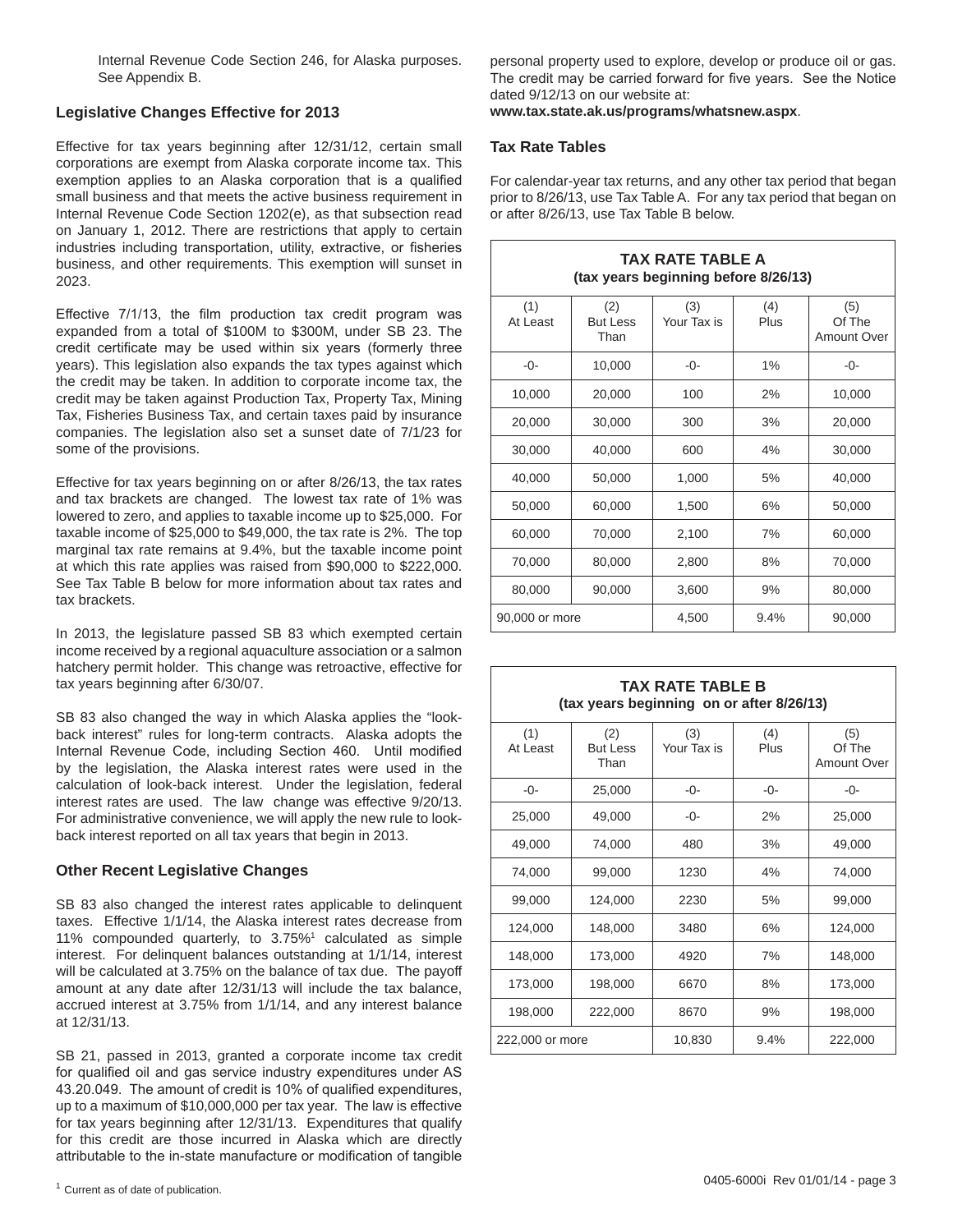## **If You Need Help**

If you have questions, need additional information or require other assistance, please call:

#### **Juneau: 907-465-2320 Anchorage: 907-269-6620**

Current tax forms and instructions are available online at: **www.tax.alaska.gov**.

#### **Avoid Common Mistakes**

To facilitate the processing of your return, be sure to do the following:

- 1) Use the correct form and schedules. Non-affiliated corporations operating solely in Alaska are encouraged to use the short form, Form 6020. All other corporations (except oil and gas corporations) must use the standard Form 6000. Oil and gas corporations must file Form 6100 or Form 6150.
- 2) File with the correct taxpayer name. If the Alaska taxpayer is a member of a federal consolidated group, then the name on the Alaska return will often be different than the name on the federal return. See specific instructions on page 10 regarding taxpayer identification. Unless the corporation changed its name, enter the name as it appeared in the prior return. If the name on this return is different from the name reported on the prior return, then complete question 4 of Schedule B (Form 6000 only).
- 3) The water's edge combined reporting method is mandatory in Alaska for all corporations except oil and gas corporations. A separate-company tax return is not permitted. (See "Combined Report" and "Unitary Group or Unitary Business" on page 7.)
- 4) Provide the name and phone number of a contact person who can answer any question that the DOR may have regarding the return. This must be an officer or employee who is authorized to answer any such questions. Generally, the DOR cannot discuss taxpayer information with an outside party unless there is a Power of Attorney. (See "Paid Preparer Authorization" on page 6.)
- 5) If this is a consolidated Alaska return, then you must complete Schedule B, listing all members of the Alaska consolidated group, except the taxpayer listed on page 1. Do not list all members of the federal consolidated group, unless all of those corporations have nexus in Alaska. The requirement for Schedule B is not fulfilled by attaching federal Form 851 data.
- 6) If this taxpayer and one or more other Alaska taxpayers are included in a consolidated federal return, these same taxpayers must file a consolidated Alaska return, if they are part of the same unitary group.
- 7) Attach a schedule as required by the forms. Schedules providing detail, by company, are required as explained in the instructions. Attaching complete schedules will ensure a valid filing and prevent unnecessary correspondence with the DOR. Be sure that attached schedules are properly referenced and agree to the totals reported on the form.
- 8) Attach a copy of the signed federal income tax return of the taxpayer as filed with the IRS. If the federal income tax return

was electronically filed, you must attach a copy of the signed appropriate federal Form 8453 or Form 8879. Do not attach a pro-forma return. Send only the portions of the federal return specified in the instructions on page 6 if the federal return exceeds 50 pages.

9) To avoid interest and penalties, pay any tax due within two and one-half months of the tax year-end and file the return within 30 days of the due date for the federal return. Note that the thirty days may or may not correspond to the 15th day of the following month.

## **GENERAL INSTRUCTIONS**

#### **Who Must File**

Every corporation having nexus with the state must file an Alaska Corporation Net Income Tax Return. Nexus, sometimes referred to as "doing business" within the state, is the act of conducting business activity within the state and may exist as a result of a corporation's direct activity, the activity of its employees or agents, or through its interest in a partnership or limited liability company.

Nexus-creating activities may include, but are not limited to:

- 1) owning or using property in the state, including leased or mobile property;
- 2) presence of employees in the state for business purposes;
- 3) making sales into the state; or
- 4) the generation of income from sources within the state without regard to whether there is a physical presence in the state.

#### **Which Form to Use**

Form 6000 is the standard Alaska Corporation Net Income Tax Return form designed to accommodate any taxpayer including the most complex filing under the water's edge method. The standard form must be used whenever the taxpayer 1) has nexus or business activity outside of Alaska, 2) is a member of an affiliated group or 3) reports non-business income.

The short form, Form 6020, is designed for taxpayers with less complex filing requirements. The short form is available to a taxpayer that 1) conducts business only in Alaska, 2) is not a member of an affiliated group, and 3) reports no non-business income.

#### **Sub-Chapter S Corporation (S Corporation)**

An S Corporation doing business in Alaska is required to file an Alaska return. Generally, an S Corporation will satisfy its filing requirement by filing Form 6000 (pages 1 and 2) or Form 6020 (page 1), with the "S Corporation" box on page 1 checked. Alaska does not impose a tax on the S Corporation for pass-through items of income or loss. Schedule A lines 1 – 17 should not be completed unless a corporate-level tax is applicable. Attach a copy of pages 1 through 4 of the federal Form 1120S and Form 7004, if applicable.

0405-6000i Rev 01/01/14 - page 4 Alaska imposes both the federal excess net passive income tax and the corporate-level tax on built-in gains. These taxes are calculated at the highest Alaska marginal tax rate of 9.4%. However, the Alaska capital gains rate of 4.5% may apply in some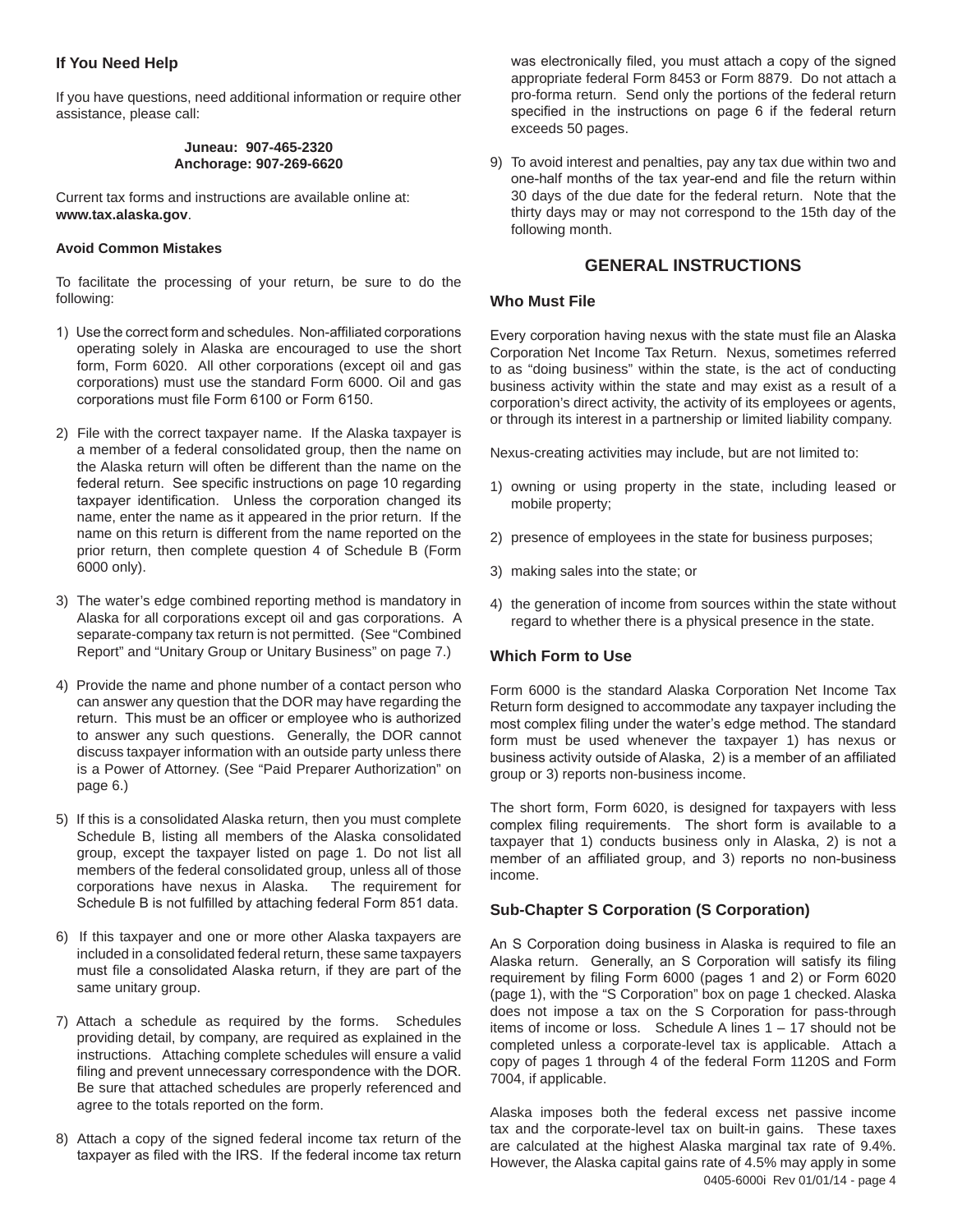cases. If corporate-level taxes are imposed, attach copies of the schedules and forms calculating the federal tax and the Alaska tax. Enter the corporate-level taxes on Form 6020, Schedule E, line 3, or Form 6000, Schedule E, line 5 as appropriate.

## **Small Corporation Exemption**

Effective for tax periods beginning after 12/31/2012, certain small corporations are exempt from Alaska corporate income tax. To qualify for the exemption, the corporation and its affiliates must be a qualified small business meeting the requirements below:

Eighty percent (determined by value) of the corporation's assets, including assets of all affiliates, must be used in the active conduct of one or more qualified trades or businesses. A "qualified trade or business" is any business except the following:

- Performance of services in health, law, engineering, architecture, accounting, actuarial science, performing arts, consulting, athletics, financial services, brokerage services, or any other business where the principal asset of the business is the reputation or skill of one or more of its employees
- Banking, insurance, financing, leasing, investing, or similar business
- Farming including timber
- Business involving production or extraction for which a depletion allowance could be claimed
- Hotel, motel, restaurant, or similar business
- Construction, transportation, utility, or fisheries business

The corporation's total assets, including assets of all affiliates, may not exceed \$50 million. This includes cash and the adjusted basis of other assets. This is measured at the beginning of each tax year to determine if the corporation is eligible for the exemption for that taxable year.

The corporation must be engaged in an active business as described in Internal Revenue Code Section 1202(e) as that subsection read on January 1, 2012. This includes certain start-up operations.

Important Note: All corporations which are members of the same parent-subsidiary controlled group are treated as a single corporation when determining whether a corporation is exempt as a Small Corporation. The controlled group includes any corporation connected through stock ownership with a common parent corporation if more than 50 percent of the total combined voting power of all classes of stock is owned by the parent or one or more of the corporations within the group.

#### **How to Claim Exemption as a Small Corporation**

A corporation that claims exemption under AS 43.20.012(a) (3) must still file a complete Alaska corporate income tax return reporting all income and expenses, on Form 6000 or 6020, except that no tax is calculated. The following is required to claim the exemption:

1) On page 1, in the "Return Information" section, check the "Small corporation exemption" box.

- 2) You must attach a copy of pages  $1 5$  of the corporation's federal income tax return (Form 1120, 1120-F, etc.) , as actually filed with the IRS. If the Form 1120 was not filed electronically, the copy must be of the signed original return. If the Form 1120 was filed electronically, you must include a copy of the appropriate Form 8453 or Form 8879 to show that the return was filed electronically.
- 3) You must attach a copy of federal Form 851 if the corporation was a member of a federal consolidated group.
- 4) If the corporation is part of a foreign-based parent-subsidiary controlled group, then you must attach a copy of (SEC) Form 20-F, or other audited financial statements that readily discloses gross assets and the nature of business operations.

#### **Partnership**

A partnership doing business in the state, having one or more corporations in the ownership chain, must file Form 6900 Alaska Partnership Information Return along with supporting schedules and a copy of the signed federal Form 1065, pages  $1 - 5$ .

The partnership return is due 30 days after the federal due date of the Form 1065. See separate instructions for Form 6900.

**Caution:** A Publicly Traded Partnership (PTP) is generally taxed as a corporation, and so must file Form 6000 (or Form 6020, if applicable). A PTP does not file Form 6900, unless it files as a partnership for federal tax purposes.

#### **Limited Liability Company (LLC)**

An LLC doing business in the state must file an Alaska return consistent with its federal tax status. If the LLC is characterized as a corporation for federal income tax purposes, the LLC must file a return in accordance with the instructions applicable to corporations. An LLC with corporate member(s) characterized as a partnership for federal income tax purposes, must follow the instructions applicable to partnerships, above.

#### **Exempt Organization**

Generally, an exempt organization is subject to the Alaska Corporation Net Income Tax to the same extent it is subject to tax under the Internal Revenue Code. If you file federal Form 990-T with the IRS, complete Form 6000 or 6020 reporting the taxable income or loss and calculate any applicable tax. Attach a signed copy of Form 990-T. **An exempt organization does not file an Alaska return if it is not required to file Form 990-T.**

Certain income received by a regional aquaculture association or a salmon hatchery permit holder is exempt from tax under Alaska law.

#### **Return Due Date**

The Alaska return must be filed within 30 days of the date on which the corporation's federal income tax return is required to be filed. Thus, the due date is not necessarily the 15th day of the month following the federal due date. However, for 2013 calendar-year returns only, the DOR has extended the filing due date for calendar year 2013 corporate income tax returns from April 15, 2014 to **May 15, 2014**, to allow corporations to take advantage of new online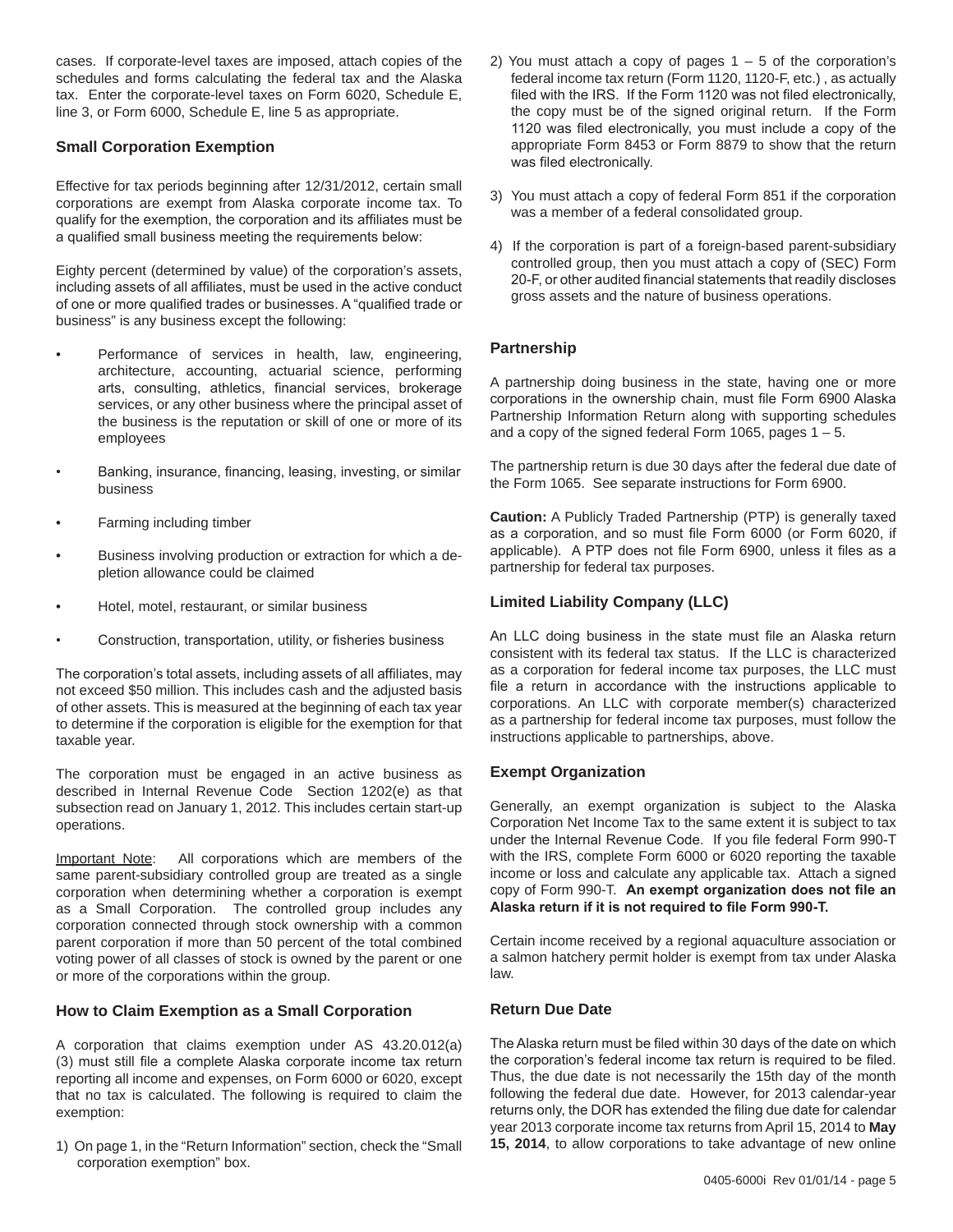tax return filing capabilities. This extension does not change or extend any payment due date.

#### **Extension of Time to File**

A federal extension automatically extends the Alaska filing due date to 30 days after the federal extended due date. This is also true if the IRS extends a due date because of events such as a natural disaster. Be sure to attach a copy of your federal extension to your Alaska return. An extension of time to file is not an extension of time to pay.

#### **Payment Due Date**

Full payment of the Alaska tax must be made on or before the 15th day of the third month after the close of the tax year. See instructions for "Estimated Tax Payments" below, and "Payment of Tax" on page 8.

#### **Where to Send Return**

Mail the return with attachments to:

TAX DIVISION ALASKA DEPARTMENT OF REVENUE PO BOX 110420 JUNEAU AK 99811-0420

#### **Who Must Sign**

The return must be signed by an authorized officer of the corporation.

#### **Paid Preparer Authorization**

If the corporation wants to allow the DOR to discuss its tax return with the paid preparer who signed it, check the applicable box in the signature area of the return. This authorization applies only to the preparer whose signature appears at the bottom of the return. It does not apply to the firm.

If the applicable box is checked, the corporation is authorizing the DOR to call the paid preparer to answer any questions that arise during the processing of the return. The corporation is also authorizing the paid preparer to:

- 1) Call the DOR for information about the processing of the return or the status of any related refund or payment, and
- 2) Respond to certain DOR notices about math errors, offsets, and return preparation.

The corporation is not authorizing the paid preparer to receive any refund check, bind the corporation to anything (including any additional tax liability), or otherwise represent the corporation before the DOR.

If the corporation wants to revoke the authorization, it must file a Form 774 Power of Attorney.

#### **Estimated Tax Payments**

Payment of estimated tax is required as provided under Internal Revenue Code Section 6655. A corporation that fails to pay the proper estimated tax when due will be subject to an underpayment penalty for the period of underpayment. If estimated tax was

underpaid, complete and attach Form 6220 Underpayment of Estimated Tax by Corporations. If the corporation is relying on the Adjusted Seasonal Installment Method or the Annualized Income Installment Method, the applicable box on Form 6220 must be checked. See separate instructions for Form 6220.

#### **Quick Refund**

A corporation that has overpaid its estimated tax for the tax year may apply for quick refund if the overpayment is:

- At least 10% of the expected tax liability and
- At least \$500

The corporation applies for the refund by completing Form 6230 Alaska Corporation Application for Quick Refund of Estimated Tax.

#### **Filing a Consolidated Return**

Two or more Alaska taxpayers included in the same federal consolidated return, who are in the same unitary business, must file a consolidated Alaska return. Additionally, two or more taxpayers may elect to file a consolidated return if they qualify to join in a consolidated federal return, and are in the same unitary business. Foreign corporations are treated as domestic corporations for purposes of determining eligibility to file a consolidated Alaska return. If any two taxpayers join in filing a consolidated Alaska return, all eligible taxpayers must be included in the consolidated return.

Alaska consolidated returns resemble, but do not mirror, the federal consolidated return. In an Alaska consolidated return, the federal consolidation rules are applied to construct the Alaska consolidated items; namely capital gain net income, charitable contributions, the dividends-received deduction, income tax, credits, and other taxes. If a taxpayer is a member of an affiliated group, then the taxpayer is required to determine its taxable income using the water's edge combined method of reporting. (See "Combined Report" on page 7.) An affiliated group is a group of corporations in which 50% or more of the voting stock of each member of the group is owned, directly or indirectly, by one or more corporate or non-corporate common owner(s), or by one or more of the members of the group.

The taxable incomes of all taxpayers are then consolidated to comprise the consolidated Alaska return.

#### **Adoption of the Internal Revenue Code**

Under AS 43.20.021, Alaska adopts the Internal Revenue Code, Sections 1–1399 and 6001–7872, with full force and effect, unless excepted to or modified by other provisions of Alaska law. In addition, AS 43.20.160 and AS 43.20.300 require the DOR to apply, as far as practicable, the administrative and judicial interpretations of the federal income tax law.

Note that Alaska law does not adopt Internal Revenue Code Sections 1400–1400U, which grant tax benefits for activities in certain geographic zones, including those in "Enterprise Zones" and "Gulf Opportunity Zones." If the taxpayer qualifies for special federal treatment under these code sections, this may require that the taxpayer recompute some federal-based credits or deductions, for Alaska purposes.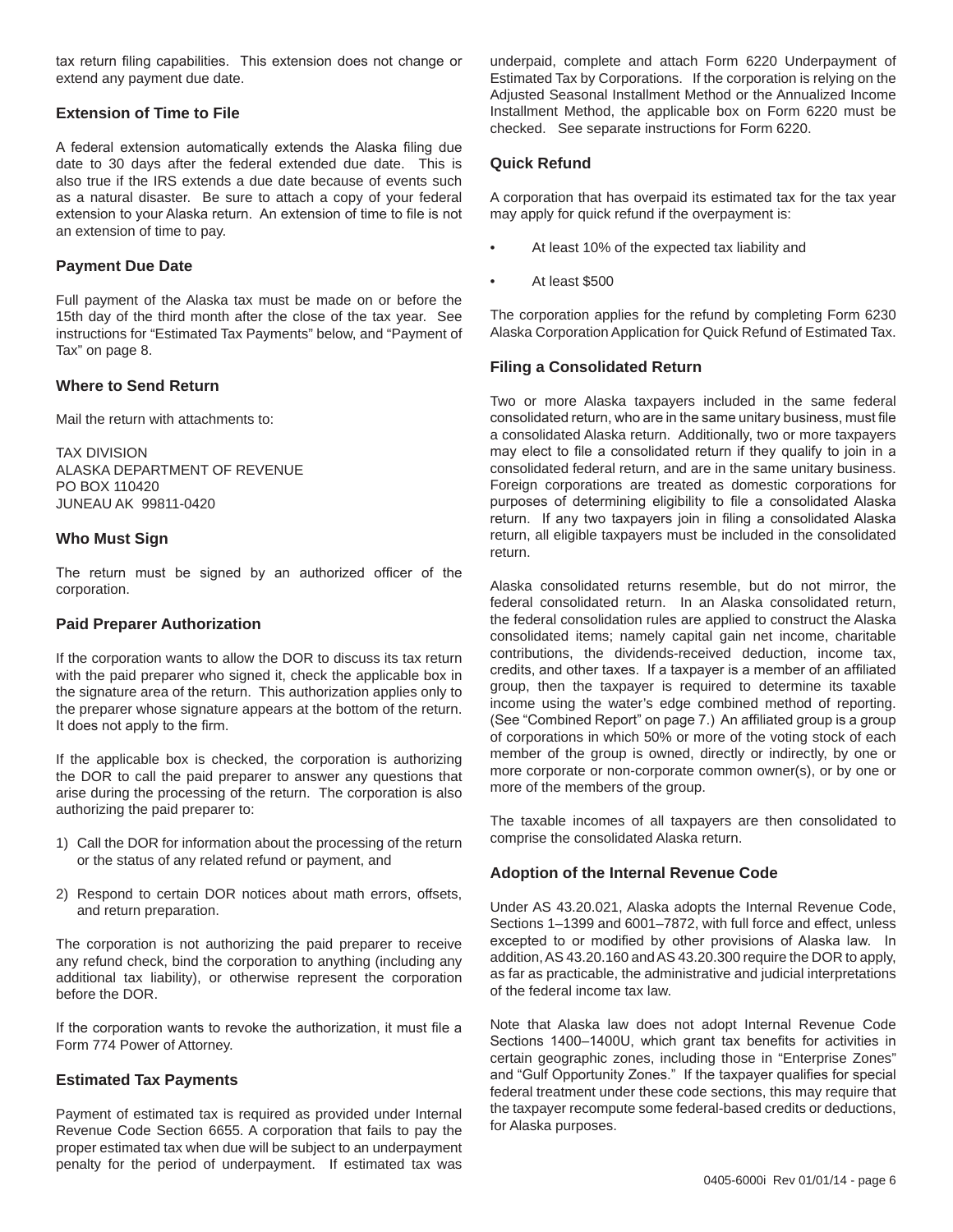#### **Attachment of Federal Return**

The corporation filing the Alaska return must provide a complete copy of its signed federal income tax return (Form 1120, 1120S, 990-T, etc.). The copy must be of the return actually filed with the IRS for the same taxable year. If the Alaska return is based on a combined report, then a copy of the federal return filed by any of the members of the combined group must be attached.

#### **A pro-forma return will not fulfill this requirement. Failure to provide the required federal return(s) will result in the Alaska return being deemed incomplete, and penalties may apply.**

If Form 1120 is electronically filed, attach a copy of the appropriate Form 8453 or Form 8879, which must show the signature.

**Note:** If the federal return exceeds 50 pages, a corporation may submit the following portions of the required federal return in lieu of the entire federal return:

- 1) A copy of pages 1 through 5 of federal Form 1120, pages 1 through 4 of Form 1120S, pages 1 through 6 of the Form 1120F, etc. for the tax year.
- 2) If Form 1120 is electronically filed, attach a copy of the appropriate Form 8453 or Form 8879 (signed), as filed with the IRS.
- 3) Where a consolidated federal return is filed, attach copies of the schedules prepared for the computation of consolidated taxable income. The schedules must show the separate taxable incomes for each member of the federal consolidated group with the consolidating eliminations and adjustments made to arrive at consolidated taxable income.
- 4) Schedules M-3 and supporting schedules.
- 5) Schedule D and supporting schedules.
- 6) Form 4797 and supporting schedules.
- 7) Credits: If claimed on the Alaska return, include copies of Form 3800 with applicable supporting federal forms, and copies of federal forms supporting any credits not reported on Form 3800.
- 8) Extension: Form 7004, if applicable.

#### **Electronic Filing of Federal Return Information**

Federal tax return information can be filed in digital file format. Digital documents are accepted in .pdf or .tif format, only on the following media: CDs, DVDs, or thumb drives. All media must be physically labeled with Taxpayer Name, EIN and tax year. If multiple discs or thumb drives are used, they must be sequentially numbered. The federal tax return information should start with pages 1 through 5 of the federal tax return filed with the IRS. The DOR does not accept pro-forma returns.



We are working on providing the capability for corporate taxpayers to file their Alaska returns electronically. Visit our website at **www.tax. alaska.gov** for current status of the 2013 filing season.

#### **Combined Report**

Whenever two or more corporations are engaged in a unitary business conducted within and outside Alaska, the members of the unitary group that are Alaska taxpayers must apportion the combined income of the group to measure their Alaska taxable income. For all corporations except oil and gas corporations, the water's edge combined reporting method is required; it is not elective.

A water's edge report generally combines only those members of the worldwide unitary group that: 1) have a significant connection to, or presence in, the U.S.; 2) are tax haven corporations as defined in AS 43.20.145(a)(5); or 3) foreign corporations that have nexus with Alaska. In general, a corporation has a significant connection to the U.S. if it has an average overall U.S. factor of at least 20%. To construct the water's edge combined group, start with the taxpayer's worldwide affiliated group, remove non-unitary affiliates, then remove unitary affiliates that have less than 20% average U.S. factors, except that tax haven corporations remain part of the combined group.

The 20% U.S. factor threshold must be determined on a companyby-company basis and, unlike the apportionment factor, includes intercompany sales.

A corporation with nexus in Alaska, but which does not have 20% or greater average U.S. factors, must file a return using the water's edge method of reporting in which it is combined with all members of the unitary group with 20% or greater U.S. factors.

Please refer to Alaska Regulation 15 AAC 20.300 to correctly report the income of any unitary foreign corporation that does business in Alaska, or that meets the 20% U.S. factor threshold test. Note that the income of a foreign corporation is reported on the basis of the entire corporation, which may not equal the income reported on the Form 1120-F.

#### **Unitary Group or Unitary Business**

A business is unitary if the entities involved are under common direction (formal or informal) and activities within and without the state are contributory and complementary in nature, such that profits of the group are inextricably related. Tests of unitary determination include functional integration, centralized management, and economies of scale.

Determination of whether the activities constitute a unitary trade or business depends on the facts of each case. The following factors are considered to be indications of a unitary trade or business, and the presence of any of these factors creates a presumption that the activities constitute a single trade or business.

- 1) Same type of business. Corporations are generally engaged in a unitary trade or business when the activities are in the same general line of business. For example, corporations that operate a chain of retail grocery stores are almost always engaged in a unitary business.
- 2) Steps in a vertical process. Corporations are engaged in a unitary trade or business when engaged in different steps in a vertically structured enterprise. For example, corporations that explore for and mine copper ores, concentrate, smelt and refine the copper ores, and fabricate the refined copper into consumer products are engaged in a unitary trade or business regardless of the fact that the various steps in the process are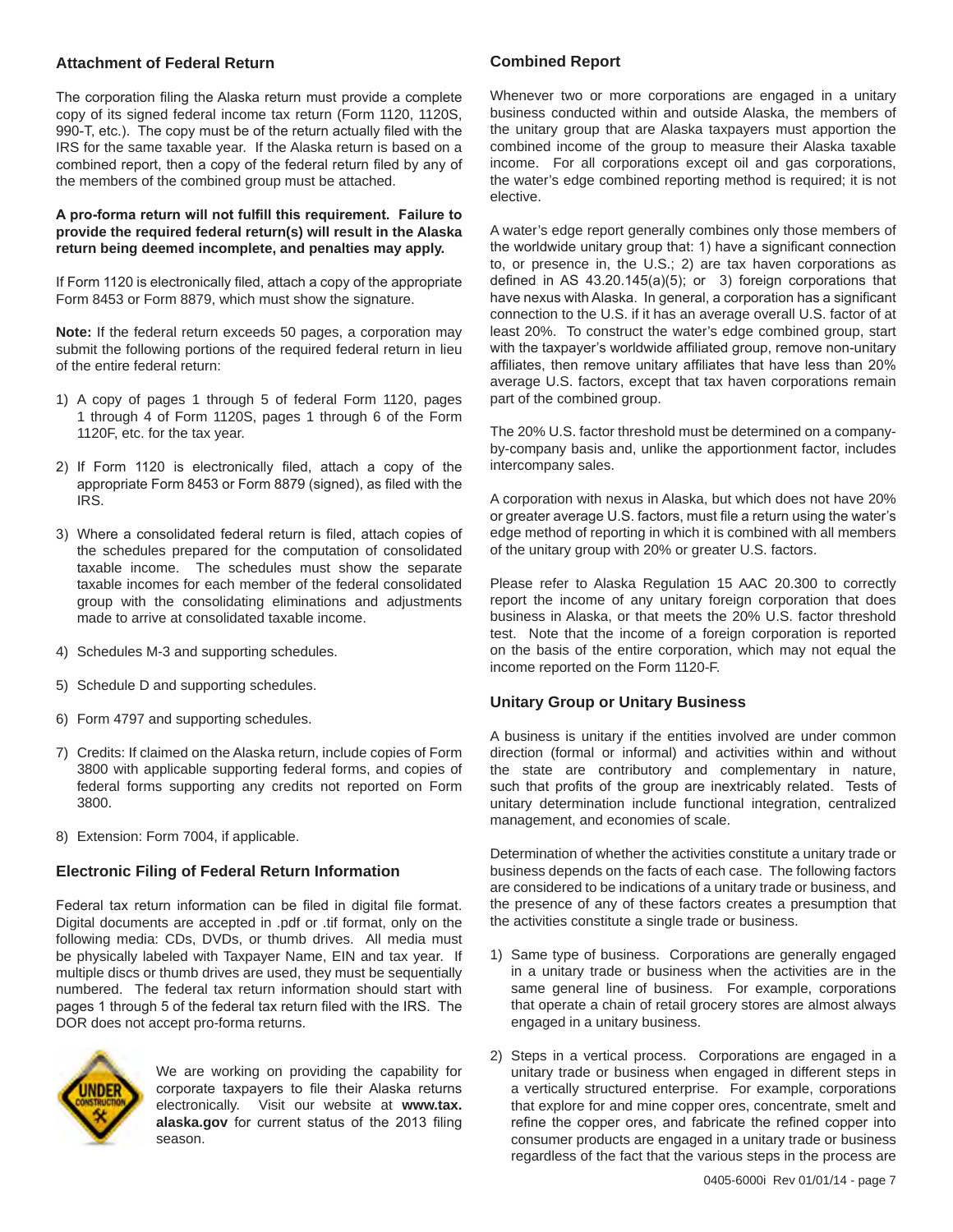operated substantially independently of each other and with only general supervision from the executive offices.

- 3) Strong centralized management. Corporations that might otherwise be considered as engaged in more than one trade or business are engaged in one unitary trade or business when there is strong centralized management. Some indications of strong centralized management are:
	- (a) the existence of centralized departments that perform the normal functions that a truly independent business would perform for itself, such as accounting, personnel, insurance, legal, purchasing, advertising or financing; or
	- (b) centralized executive officers who are involved in planning, operations or coordination.

#### **Allocation and Apportionment of Income**

A taxpayer with business income attributable to sources within and outside Alaska must apportion such income. To calculate the apportionment factor, use Schedule I – Apportionment Factor.

Apportionment refers to the division of business income among states by the use of an apportionment formula.

Allocation refers to the assignment of non-business income to a particular state.

Alaska applies both the transactional and functional tests of business income. Income resulting from transactions or activities that are within the regular course of the taxpayer's trade or business are business income. Income from tangible or intangible property is business income, if the acquisition, management, and disposition of the property constitute integral parts of the taxpayer's regular trade or business. Income meeting either the functional or the transactional test is business income. Income from transactions or activity that is unusual or infrequent is not considered non-business income solely because of the unusual or infrequent nature of the income, activity, or transaction.

Non-business income is all income other than business income.

## **Combined Affiliates Having Different Accounting Periods**

The income of all affiliates included in a combined report must be determined on the basis of the same accounting period. Generally, the accounting period used in the return should be that of the common parent. Where no common parent exists, the income of the combined affiliates should be determined on the basis of the taxpayer's annual accounting period.

Generally, when it is necessary to convert an affiliate to the annual accounting period of the taxpayer, an interim closing of the books should be made for the members whose accounting period differs from the common parent and/or taxpayer. If no substantial misstatement of income results, a pro-rata conversion may be used.

#### **Real Estate Investment Trusts (REITs)**

A REIT that meets the 50% ownership test is required to be included in the combined group. The taxpayer may not claim an Alaska dividends-received deduction for the REIT dividends received, if the REIT income is included in the combined report net of the dividends-paid deduction.

#### **Public Law (P.L.) 86-272**

A corporation claiming P.L. 86-272 protection files a return and checks the P.L. 86-272 box on page 1 under "Return Information." The corporation is not required to complete the remainder of the return, except to sign the return.

If a corporation claiming P.L. 86-272 protection is a member of an Alaska consolidated group, then that corporation must be listed on Schedule B, line 1, and check the appropriate box on that line. The corporation will still be a member of the Alaska combined group. That corporation will report no numerator values for property, payroll, or sales on Schedule I, but will be included in the denominator. The corporation must be correctly listed on Schedule B, to be considered as having made a protective Alaska filing.

#### **Insurance Companies**

Alaska includes insurance companies in the combined group, with apportionment factors calculated under Alaska Regulation 15 AAC 20.610. If an insurance company pays Alaska premium tax under AS 21.09.210, then that company is exempt from corporate income tax. This is accomplished by excluding that company's numerator values from the numerators of the combined group.

#### **Payment of Tax**

Tax payments can be made by Electronic Funds Transfer (EFT), wire transfer or check.

When an estimated tax payment is \$100,000 or greater, or a payment with a return is \$150,000 or greater, payment must be made by EFT or wire transfer, see Alaska Regulation 15 AAC 05.310.

As we implement the new tax revenue management system, we are transitioning from using the Online Tax Information System Payment Center (OTIS), to a new web-based portal named "Revenue Online." Since this is a transition year, these instructions refer to both systems.

A taxpayer may pay taxes electronically by using OTIS or Revenue Online at **www.tax.alaska.gov**. These systems may also be used to print a payment voucher for a payment to be made by wire or check.

OTIS and Revenue Online accommodate Automated Clearing House (ACH) debit payments. OTIS and Revenue Online do not accept ACH credit or credit card transactions. If a taxpayer is using OTIS, the taxpayer must be registered online in "myAlaska." As we transition to Revenue Online, the taxpayer will register directly with Revenue Online. A first-time taxpayer should contact the DOR at 907-465-2320 or visit **www.tax.alaska.gov** for information.

If a bank account has a debit block, any online payment request will be rejected by the bank. Rejected payments may result in late payment penalties and interest. If a bank account has a debit block, the taxpayer is encouraged to contact its bank before making an online payment to register the State of Alaska as an authorized ACH debit originator. The company ID for the Alaska Department of Revenue is 0000902050.

A taxpayer making a payment by wire transfer is required to notify the State of Alaska, Treasury Division by 2:00 p.m. the business day prior to the wire transfer settlement date. Prepare the payment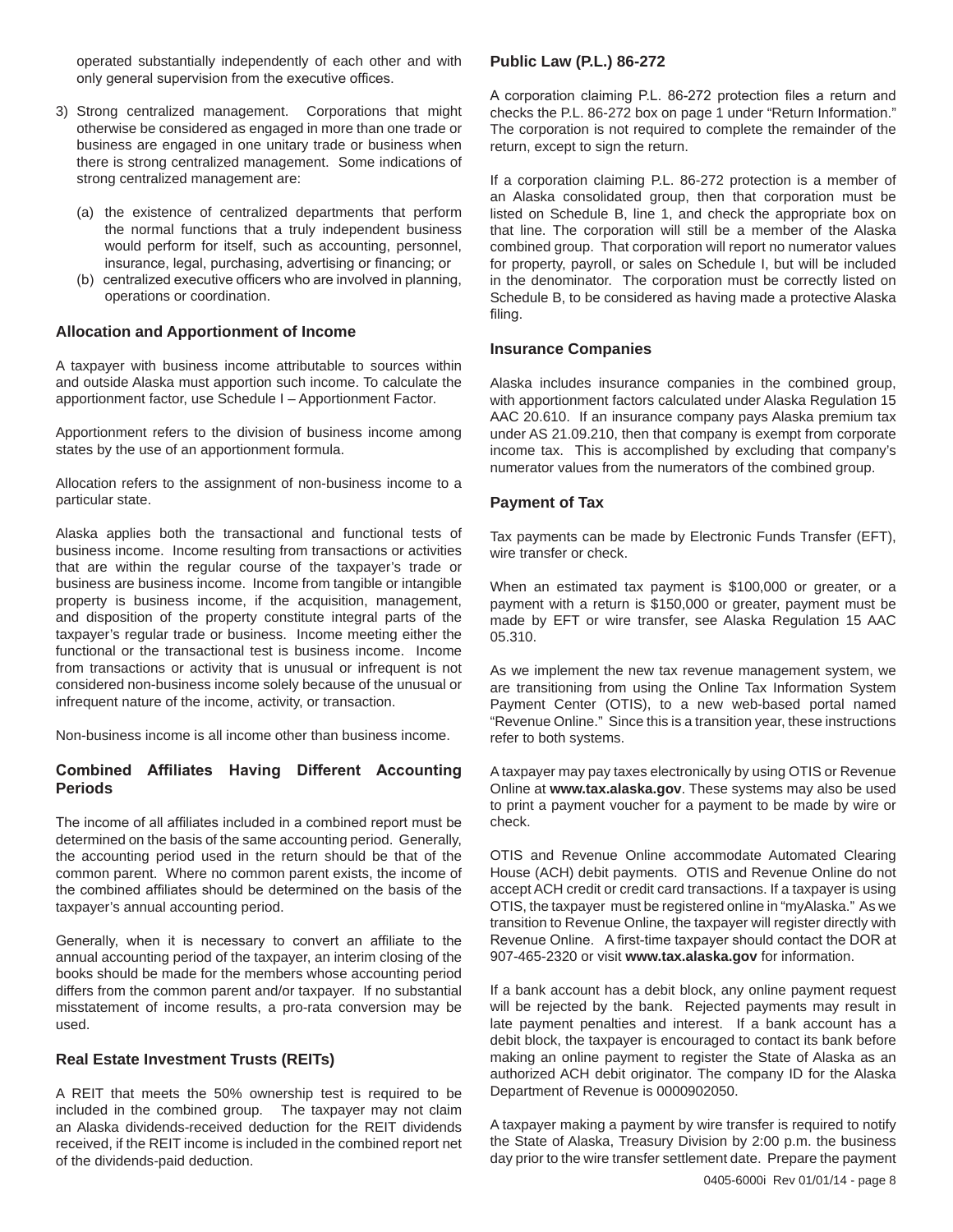voucher on OTIS or Revenue Online and email to cashmgmt@ alaska.gov. If the payment covers multiple tax years, prepare a separate voucher for each year.

Make checks payable to the State of Alaska. Note that if the total payment exceeds \$100,000, the payment is required to be paid by EFT or wire transfer.

A check must be submitted with the appropriate return or payment voucher. Payment vouchers can be found on OTIS or Revenue Online, or you may use Form 6240.

Mail check with return or payment voucher to:

TAX DIVISION ALASKA DEPARTMENT OF REVENUE PO BOX 110420 JUNEAU AK 99811-0420

#### **Alaska Interest Rates**

Beginning on 1/1/14, Alaska interest is calculated at 3.75%², simple interest. Effective 1/1/14, the Alaska interest rates decreased from 11% compounded quarterly, to 3.75% calculated as simple interest. For delinquent balances outstanding at 1/1/14, interest will be calculated at 3.75% of the balance of tax due. The payoffamount at any date after 12/31/13 will include the tax balance, accrued interest at 3.75% from 1/1/14, and the interest balance at 12/31/13. For rates prior to 1/1/14, refer to our website at **www. tax.alaska.gov**.

#### **Amended Returns**

An amended return must be filed as a complete return. If you are amending a 2013 return, the form has a checkbox on page 1 to indicate "amended return." If you are amending a return for 2012, or an earlier tax year, you must file a complete return, and write "Amended Return," preferably in red, across the top of the amended return. If you are amending your return to claim a carryover of tax attributes such as a net operating loss, unused capital losses, or excess charitable contributions, then you must attach new Form 6385 Tax Attribute Carryovers. This form may also be used to claim a Carryback of NOL or capital losses.

If the federal return was also amended, a complete copy must be attached. An amended Alaska return is required if the federal return is amended, or adjusted by the IRS.

The Tax Division no longer accepts amended returns on Forms 611X or 611N.

## **Adjustments to Federal Income Tax Liability**

A corporation is required to file an amended Alaska return to report any amendment of the taxpayer's federal income tax return, or re-computation of tax by the IRS. The Alaska amended return must be filed with full payment of any additional tax within 60 days after the final determination of the federal adjustment to avoid assessment of a penalty for failure to file. If the date that the adjustment is finalized is later than the date on federal Form 4549 or 4549A, the reason must be satisfactorily explained to avoid assessment of a penalty for failure to file. An alteration to the taxpayer's federal income tax return includes any alteration to the return of any member of the combined group of the taxpayer.

Note: The taxpayer's obligation to report and pay additional tax resulting from adjustments to federal income tax liability is not affected by the expiration of the statute of limitations period for the taxpayer's original Alaska Corporation Net Income Tax return.

#### **Protective Claim**

A protective refund claim is filed to preserve the taxpayer's right to claim a refund when the taxpayer's right to the refund is contingent on future events and may not be determinable until after the statute of limitations expires. A protective refund claim is made by submitting an amended return, checking the box for a protective claim, and including a written statement that clearly identifies the basis for the claim, as well as the contingency affecting the claim. Any claimed overpayment is not refunded until the matter is resolved. We will treat the amended return as an "information return."

If it is necessary to amend your return while a protective claim is pending, do not take into account changes reported on the protective claim.

Once the relevant matter is resolved, the claim is perfected by filing a follow-up amended return which reports the Alaska tax liability, as finally resolved.

#### **Late Filing of Return**

A corporation that does not file its complete return by the due date, including extension, is subject to a failure to file penalty of 5% of the unpaid tax for each 30 day period or portion of a period the return is late, up to a maximum of 25% of the unpaid tax.

#### **Late Payment of Tax**

A corporation that does not pay the full amount of tax due within 2-1/2 months after the close of the tax year is subject to a failure to pay penalty of 5% of the unpaid tax for each 30 day period or portion of a period the payment is late, up to a maximum of 25% of the unpaid tax. If during any period or portion of a period, both the failure to file and failure to pay penalties are applicable, only the failure to file penalty is imposed.

#### **Voluntary Disclosure Program**

Alaska provides a Voluntary Disclosure Program to qualified taxpayers. The taxpayer must voluntarily come forward, have never filed an Alaska corporate tax return, have not been the subject of an inquiry from the DOR, and meet other requirements. Certain penalties are waived, but tax and interest must be fully paid. For additional information, please see Form 6750 and the associated instructions.

#### **Disclaimers**

When this form was drafted, the current year federal tax forms were not finalized. Therefore, references to lines and schedules on federal forms may not be accurate. Nothing in these instructions or associated forms should be read to conflict with Alaska statutes or regulations.

These instructions are presented to assist the taxpayer in preparing a corporate return for Alaska. Every effort is made to ensure that the instructions are accurate and helpful. The instructions are not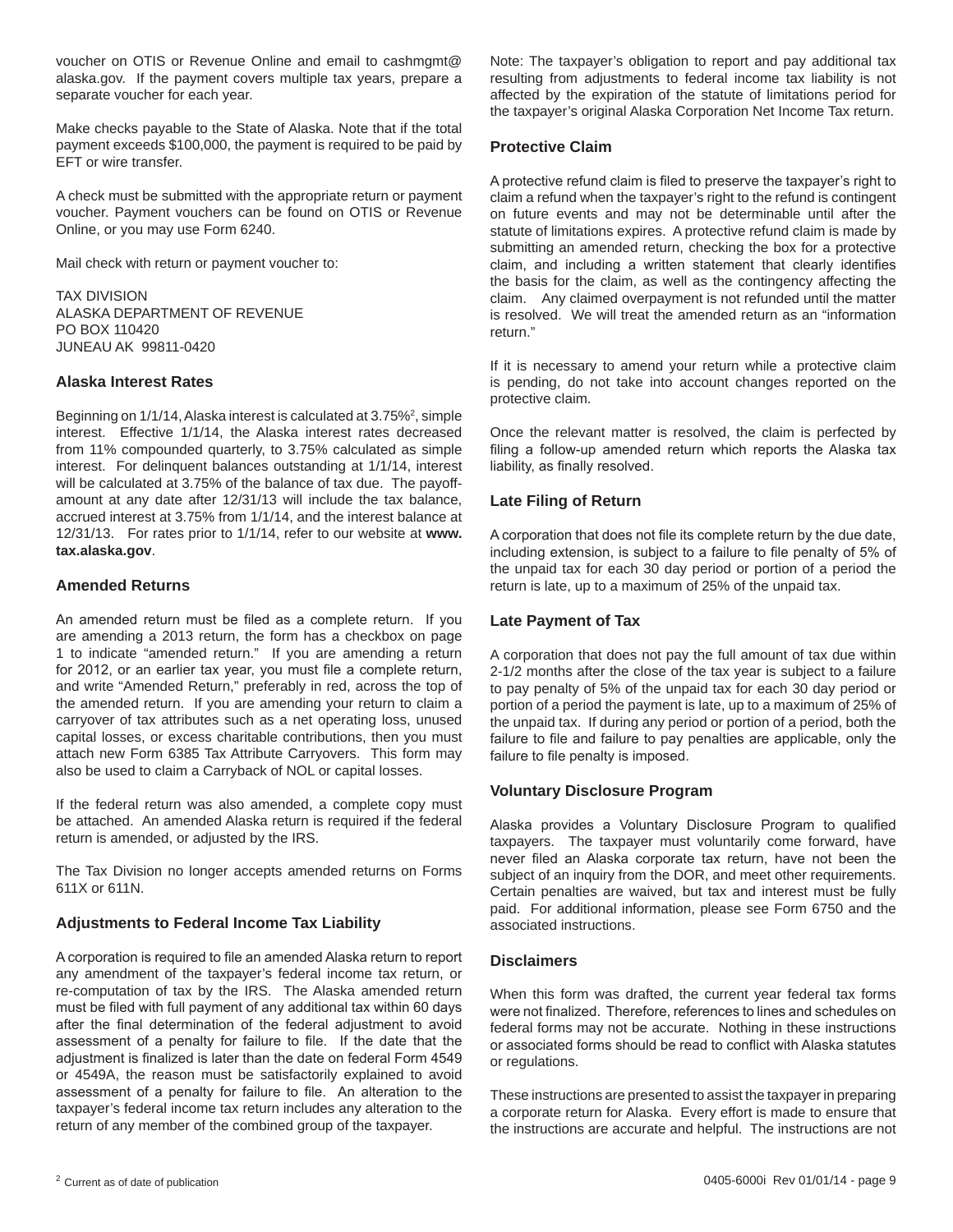intended to address every legal situation. The taxpayer is advised to consult Alaska Statutes Title 43, Chapters 05, 19, and 20 and related regulations, and to consult a legal advisor.

## **SPECIFIC INSTRUCTIONS**

These instructions are generally applicable to the standard Form 6000, but may be applicable to the short Form 6020, as specified. Instructions specific to Form 6020 are on page 14.

## **Taxpayer Identification**

Enter the name and federal Employer Identification Number (EIN) of the taxpayer. If this is a consolidated Alaska return, enter the name and EIN of one taxpayer included in the consolidated filing. Do not use the name of the federal consolidated group ("XXX Corporation and Subs"). All other Alaska taxpayers are listed on Schedule B, line 1.

If the common parent of the federal consolidated group is an Alaska taxpayer, use its name and EIN on page 1. Otherwise select the taxpayer with the largest Alaska presence. Continue to use that name and EIN for subsequent tax periods until the taxpayer leaves the Alaska consolidated group or the common parent becomes an Alaska taxpayer. If this taxpayer or consolidated group has previously filed under the name and EIN of a common parent not having nexus in Alaska, change the designated taxpayer according to these instructions and complete Schedule B, question 4.

## **Contact Person**

Provide the name, email address, and telephone number of an individual to whom correspondence regarding this return should be directed. This must be an officer or employee authorized to receive confidential tax information. Generally, the DOR cannot discuss tax matters with an outside party unless there is a Power of Attorney (see "Paid Preparer Authorization" on page 6).

## **Return Information**

Check all boxes that apply.

- □ Final Alaska return: Check this box if you do not expect to have nexus in Alaska after this tax year.
- □ Amended return: Check this box if this return is an amended return. You must file a complete return to amend. Be sure to attach a statement explaining the changes being reported. (See instructions for related checkboxes below.)
- $\Box$  A federal extension automatically extends the Alaska filing due date. If a federal extension is in effect for the taxpayer, check "yes" here and attach a copy of Form 7004 to the return.
- □ Public Law 86-272 (P.L. 86-272): Check this box if the corporation named on page 1 is claiming protection under P.L. 86-272. If this is a consolidated return, and another Alaska corporation is claiming protection under P.L. 86- 272, then that corporation checks the appropriate box on Schedule B, line 1. See "Public Law (P.L.) 86-272" discussion on page 8.
- □ Affiliated group includes tax haven corporations: AS 43.20.145(a)(5) requires that a corporation doing business in a tax haven country must be included in the combined group.
- □ Election to waive carryback period for net operating loss: Check this box if the tax return shows a net operating loss on Schedule A, line 1, and you are electing to waive the carryback period. This election is state-specific; a federal waiver is not effective. The election is made for the entire net operating loss; a partial election is not allowed. The election must be made on a timely-filed return (including extensions). Alaska follows federal rules where a taxpayer wants to make a late election or to revoke an election, as applicable.
- □ Small corporation exemption: Check this box if the corporation is claiming exemption from tax under AS 43.20.012(a)(3). To be exempt, the corporation must meet certain asset limit requirements, and its principal business must not be in certain industries. The corporation must file a complete Alaska return reporting all income and expense items, but does not calculate Alaska income tax on Schedule D, and does not report Other Taxes on Schedule E. If the corporation is a member of a federal consolidated group, you must attach federal Form 851 to the Alaska return. See "Small Corporation Exemption" on page 5 for further details.
- $\Box$  If this is an amended return filed to report audit changes by the Internal Revenue Service, check the appropriate additional box. You must attach a complete copy of the federal audit report "RAR" showing federal changes by company.
- $\Box$  If this is an amended return filed to make a protective claim, check the additional box, and attach a statement explaining the protective claim. See additional instructions for "Protective Claim" on page 9 .

#### **Schedule A – Net Income Tax Summary**

**Line 2, Alaska net operating loss (NOL) deduction:** If there is Alaska taxable income reported on line 1, then enter the amount of NOL to be utilized in the current year in the space provided on line 2. Form 6385 Tax Attribute Carryovers must be attached to claim NOLs being carried forward from previous years.

If this is an amended return filed to claim a carryback from a year after 2013, enter the amount of carryback to be utilized in the space on line 2. Use Form 6385 to identify the loss years.

Do not enter the federal net operating loss deduction. The Alaska net operating loss deduction may differ from the federal net operating loss as a result of state adjustments to federal taxable income, differences between the federal consolidated group and the water's edge combined group, and the amount of income or loss apportioned to other states.

The application of an Alaska net operating loss is governed by applicable Internal Revenue Code provisions.

**Line 7, Other Alaska incentive credits:** Enter amount from Form 6300, line 29 to report Alaska incentive credits that are not refundable credits. This includes the Income Tax Education Credit.

**Line 11, Alaska credit for prior year minimum tax:** The Alaska credit for prior year minimum tax (AMT credit) is based on the federal AMT credit, multiplied by 18% and apportioned, if appropriate. The Alaska credit may not exceed the cumulative Alaska alternative minimum tax previously paid to Alaska since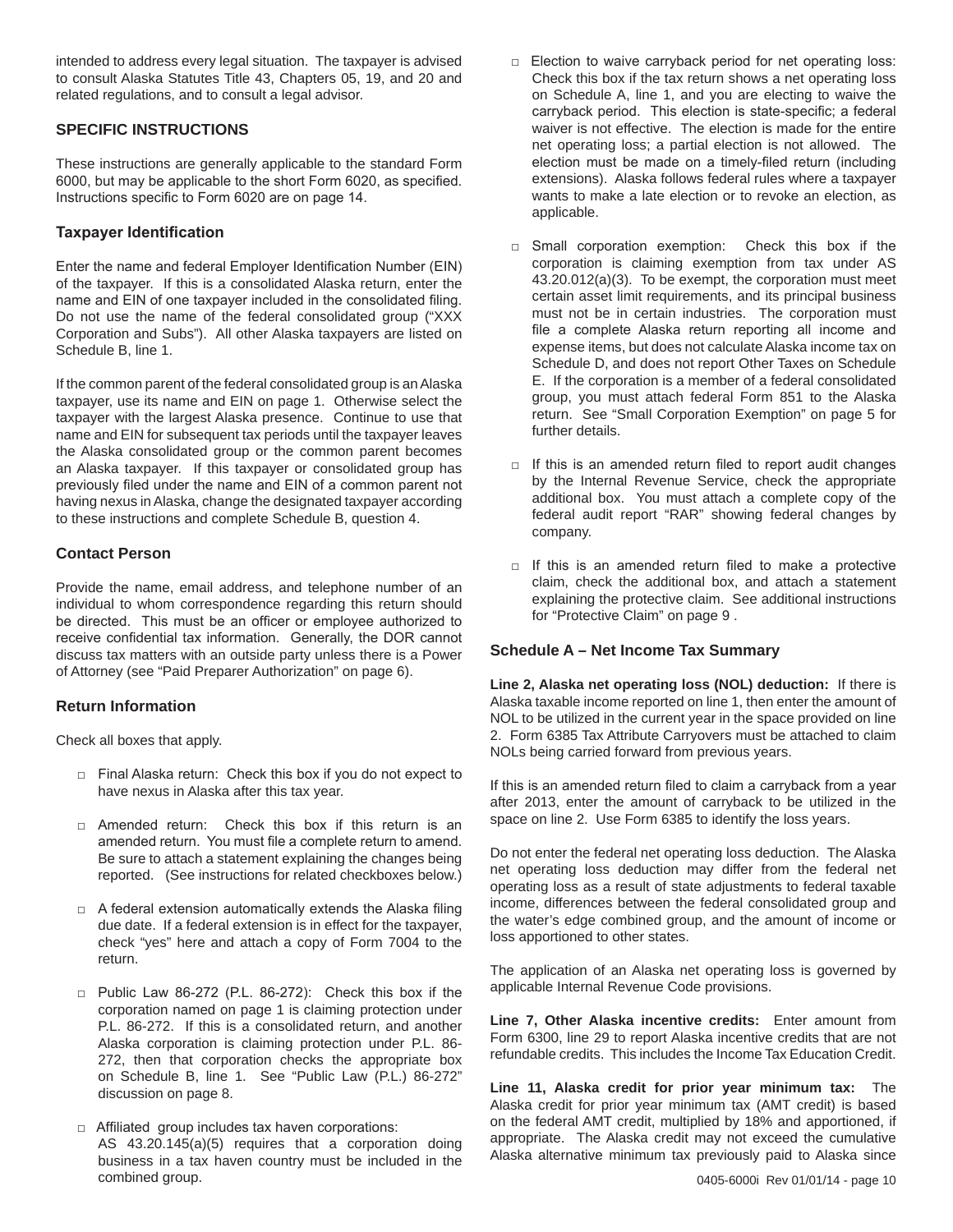the 1987 tax year, net of prior year Alaska AMT credit previously applied. For further details, please refer to Alaska Regulation 15 AAC 20.135(f) and (g).

Use the worksheet below to calculate the amount of Alaska AMT credit allowable in the current year. You must complete and attach Form 6385 Tax Attribute Carryovers.

#### **Alaska Credit for Prior Year Minimum Tax Worksheet** (see instructions above)

| 1. | Credit for prior year minimum tax from Form<br>1120, Schedule J attributable to the combined<br>group                                                |  |
|----|------------------------------------------------------------------------------------------------------------------------------------------------------|--|
| 2. | Multiply line 1 by 18%                                                                                                                               |  |
| 3. | Apportionment factor                                                                                                                                 |  |
| 4. | Apportioned tentative credit. Multiply line 2 by<br>line <sub>3</sub>                                                                                |  |
| 5. | Alaska alternative minimum tax previously<br>paid from line 10 of Form 6385 Tax Attribute<br>Carryovers. You must attach Form 6385 to the<br>return. |  |
| 6. | Alaska credit for prior year minimum tax. Lesser<br>of line 4 or 5. Enter here and on Schedule A,<br>line 11                                         |  |

**Line 17, Overpayment credited to estimated tax**: This is a binding election and the overpayment cannot be re-applied at a later date. See federal Treas. Reg. 301.6402-3(a) and (d).

If this is an amended return filed to report an additional overpayment (in excess of the overpayment reported on the original return), then you can make the election to carry the additional overpayment to the next succeeding year, only if the amended return is filed before the payment due date for the succeeding tax year. This is also true if the original return did not report an overpayment, but the amended return shows an overpayment.

#### **Schedule B – Taxpayer Information (Form 6000 only)**

**Line 1, Alaska taxpayer information:** This schedule must be completed if the Alaska return is a consolidated return. List each member of the Alaska consolidated group on Schedule B, except the taxpayer shown on page 1. If the corporation is claiming protection under P.L. 86-272, or is exempt as an Alaska insurance company (pays Alaska premium tax under AS 21.09.210), then check the appropriate box next to that corporation's name on line 1. Otherwise, check the boxes indicating which activities (property, payroll, sales) that corporation has in Alaska. The list of corporations on Schedule B must agree to the corporations reporting Alaska factors on Schedule I, except those corporations claiming exemption under P.L. 86-272 or Alaska insurance companies.

If a corporation is protected under P.L. 86-272, and the corporation is joining in filing an Alaska consolidated return as a protective measure, then that corporation must be properly listed on Schedule B to effect a protective filing.

**Caution:** If Schedule B is not properly completed, then the DOR may determine that a particular corporation, doing business in Alaska, has not filed a tax return, and may subject the corporation to a penalty for failure to file.

**Do not list affiliated corporations that are not Alaska taxpayers.** Replicating the federal Form 851 information does not constitute a properly completed Schedule B.

## **Schedule C – Tax Payment Record**

Enter the dates and amounts of estimated tax payments made for the tax year. If a payment was made under a name and EIN different from the taxpayer shown on page 1, identify the payer by notation in the area below the "Estimated Payments" section. Total payments must equal Schedule A, line 10.

If this is an amended return, use the section "Amended return only" to account for payments made, and refunds received, based on the original return, or as last amended, or adjusted by the DOR.

## **Schedule D – Alaska Tax Computation**

If you are claiming exemption as a Small Corporation (see page 5), do not complete Schedule D.

**Line 2, Net capital gain:** Enter amount from Schedule J, line 18.

**Line 4, Tax on ordinary income:** Use the correct Tax Rate Table to compute the tax on line 4. Use Tax Table A if this tax year begins before 8/26/13. This includes returns filed for calendar year 2013. Use Tax Table B if this tax year begins on or after 8/26/13. The tax rate tables are on page 3 of these instructions.

If the corporation is a Personal Holding Company (PHC), the corporation must calculate its tax on Schedule D using the graduated rates in addition to the 12.6% add-on tax that is reported on Schedule E, line 4.

#### **Schedule E – Other Taxes (Form 6000 only)**

If you are claiming exemption as a Small Corporation (see page 5), do not complete Schedule E.

**Line 1, Alternative Minimum Tax (AMT):** In column A, report the amount of the federal AMT that is applicable to the water's edge combined group from federal Schedule J. Multiply the amount in column A by 18% and enter the result in column B.

**Line 4, Personal Holding Company (PHC) tax:** Report the PHC tax of 12.6%, apportioned if appropriate. This tax is assessed in addition to tax calculated at ordinary tax rates on Schedule D.

**Line 5, Other taxes:** Report on line 5 any other federal taxes, or additions to tax liability, applicable through Alaska's adoption of the Internal Revenue Code under AS 43.20.021(a). In addition, use this line to report other taxes, and additions to tax liability, required under other Alaska tax statutes. Such taxes include, but are not limited to:

- □ "Look-back interest" is based on federal interest rates, and apportioned to Alaska (18% does not apply). Attach a copy of federal Form 8866 or 8697, as applicable.
- □ Recapture of (federal) low-income housing credit must be multiplied by 18% and apportioned, if applicable. Attach a copy of federal Form 8611.
- 0405-6000i Rev 01/01/14 page 11 □ Recapture of Alaska investment tax credit is subject to federal recapture rules, to the extent that the investment originally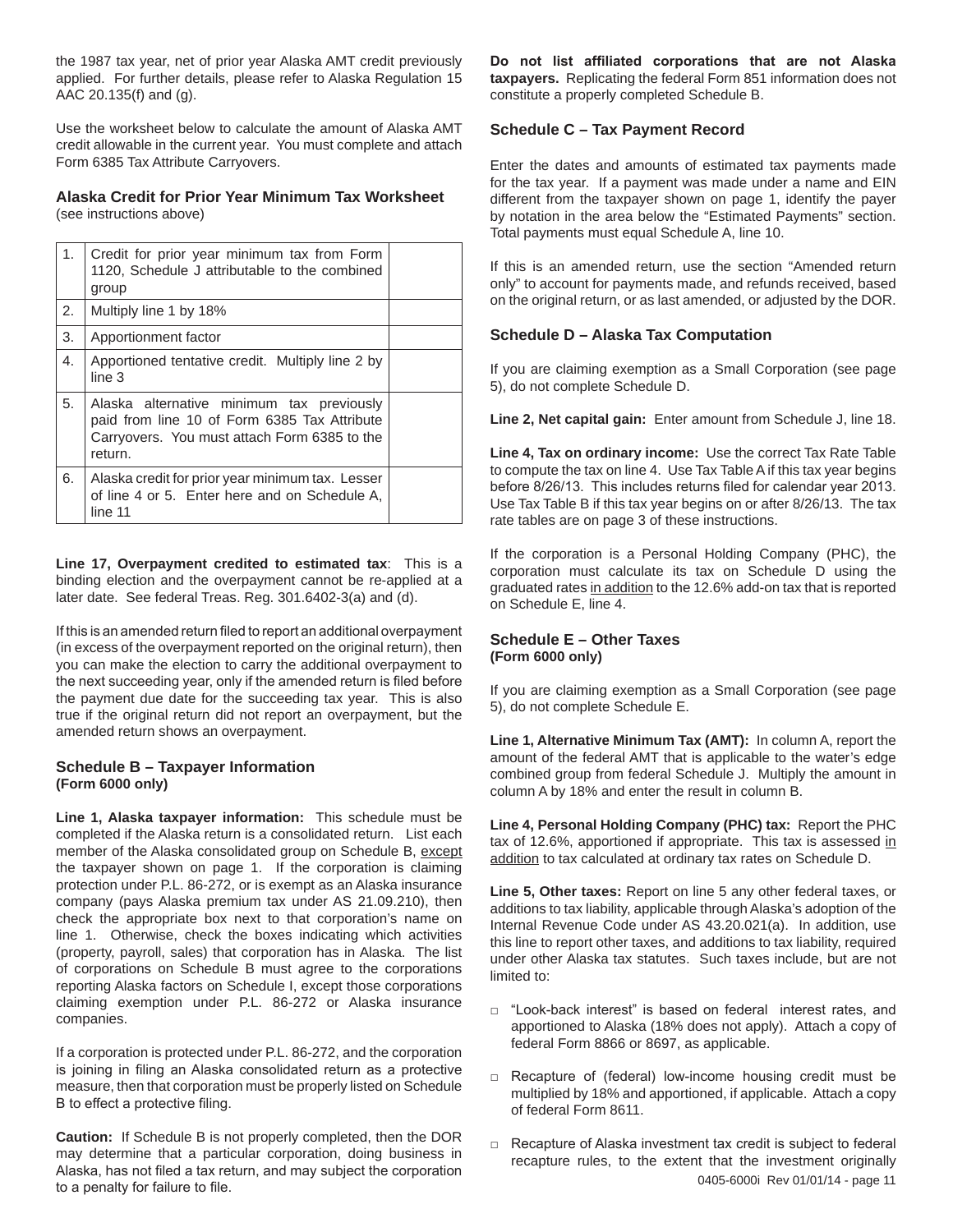generated an Alaska investment tax credit. The subject amount is then multiplied by 18%, but is not apportioned.

- $\Box$  S corporations use line 5 to report built-in gains or excess net passive income taxes. Attach a statement showing the tax calculation and apportionment, if applicable.
- □ Increase in tax liability due to cessation of commercial operations of a gas storage facility under AS 43.20.046(h). Use Form 6321 to calculate the increase in tax liability, and attach to return.
- □ Increase in tax liability due to cessation of commercial operations of a liquefied natural gas storage facility under AS 43.20.047(h). Use Form 6323 to calculate the increase in tax liability, and attach to return.

#### **Schedule H – Computation of Alaska Income (Form 6000 only)**

**Line 1:** Enter the federal taxable income or (loss), before deductions for federal net operating loss and federal dividendsreceived deduction ("FTI"). Generally, this will be line 28 of the federal income tax return of the taxpayer. This should agree to the federal return required to be attached to the Alaska return. Taxpayers included in a consolidated federal return should enter the FTI of the federal consolidated return on line 1 of Schedule H. If the taxpayer is not affiliated with another corporation, skip lines 2a-2g and enter the amount from line 1 on line 3.

Line 28 will not be applicable in certain situations. If the taxpayer is subject to federal minimum taxable income requirements, or if the taxpayer is deducting contributions to a Merchant Marine capital construction fund, then the taxpayer will calculate its FTI as Form 1120 line 30, increased by the sum of lines 29a and 29b on federal Form 1120. See federal instructions for Form 1120, line 30 for more information on these special situations.

**Lines 2a-2g:** Taxpayers using the combined method of reporting (water's edge taxpayers) must complete lines 2a-2g. These lines of Schedule H report the income of the corporations that are added to or removed from those included in line 1 to arrive at the net income before modifications of the water's edge group. Skip directly to line 3 if the taxpayer is not required to use the combined method of reporting.

**Line 2a:** Enter the FTI reported on the federal tax return(s) of all domestic unitary corporations not included in line 1 with 20% or greater U.S. factors. Attach a schedule, by company.

**Line 2b:** Enter the income of unitary foreign corporations of the water's edge group. Include any foreign corporation with 20% or greater U.S. factors. Attach a schedule, by company.

The income of a foreign corporation is the taxable income before net operating loss determined under the Internal Revenue Code, subject to modification under Alaska law, as if the corporation were a domestic corporation. Alternatively, the taxpayer may elect to report the book income of the foreign corporation, or its Earnings and Profits, as reported on federal Form 5471. Please refer to 15 AAC 20.300(e) and (f) for further information.

Note that the income of the foreign corporation must be reported for the entire corporation. The corporation may not report federal taxable income shown on federal Form 1120-F, unless the Form 1120-F includes all income of the corporation.

**Line 2c:** Enter income reported by tax haven corporations. Also use this line to report the foreign sales corporation's profit, including federally exempt foreign trade income and allowing for deductions attributable to exempt foreign trade income.

**Line 2d:** Remove the income or loss of companies included in line 1 that are not included in the unitary business of the taxpayer(s). **Attach a schedule, by company.**

**Line 2e:** Remove the income or loss of companies included in line 1 that are part of the taxpayer's unitary business but whose U. S. factors average less than 20%. **Attach a schedule, by company.**

**Line 2f:** Enter the adjustment for intercompany transactions that are necessary to reflect the combined income of the water's edge combined group. The incomes of the companies represented in lines 1 through 2e may or may not include adjustments to, or the elimination of, intercompany profits as required under the combined method of reporting. An intercompany transaction of a federal consolidated group may not be an intercompany transaction of the water's edge group. This may include the reversal of a consolidating elimination or adjustment from the consolidated federal return, the initiation of an elimination, or adjustment for inter-group transactions that are not reflected in the income reported on lines 1 or 2a-2e, or a combination of the two.

Alaska regulations provide that intercompany transactions between any two members of the combined group, if those two members join in a consolidated federal return, must be accounted for in the combined report in the same manner as the transaction is accounted for in the consolidated federal return. Refer to Alaska Regulation 15 AAC 20.300(m).

The most common adjustment is for intercompany profits residing in beginning and ending inventory. Reverse end-of-year intercompany profit eliminations between corporations within and outside of the water's edge group to the extent they are included in the measure of income reported on lines 1 through 2e. Reverse beginning-of-year intercompany profits on transactions between corporations within the water's edge combined group to the extent they were not reversed in the measure of income reported on lines 1 through 2e.

**Line 6b:** Enter the dividends paid by members of the water's edge combined group to other members of the combined group (intercompany dividends). Do not enter dividends between members of a federal consolidated group that were eliminated in the federal consolidated return. (Also see instructions for Schedule L on page 14.)

**Line 6f:** Enter any non-business income or loss claimed and attach schedule by category of income. Enter on line 4b expenses incurred to produce non-business income. **You must attach a schedule of all non-business income claimed by type of income and by company name.**

**Line 6g:** Enter amount of capital gain income from federal Form 1120, line 8 reported by members of the combined group. Do not include any capital gain income excluded as non-business income on line 6f.

**Line 10:** Enter non-business income or loss allocated to Alaska and **attach schedule by category of income.**

**Line 11a:** Enter the taxpayer's Alaska capital and Section 1231 gains and losses from Schedule J, line 20.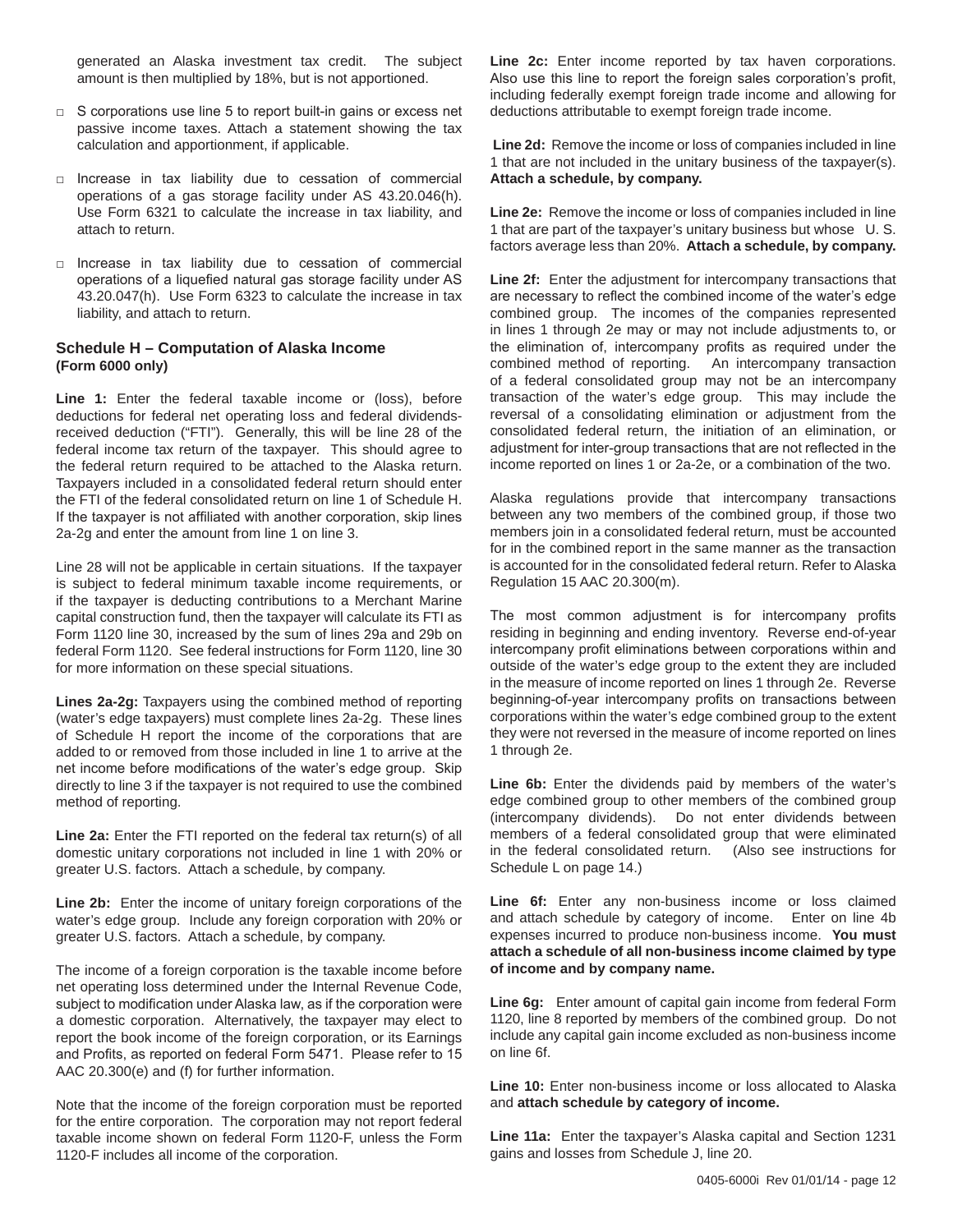**Line 11b:** Enter the taxpayer's Alaska charitable contribution deduction from Schedule K, line 10.

**Line 11c:** Enter the taxpayer's Alaska dividends-received deduction as limited under IRC Section 246. Use the worksheet in Appendix B to calculate the allowable deduction, and enter the amount on line 11c.

#### **Schedule I – Apportionment Factor (Form 6000 only)**

Schedule I must be completed by taxpayers with business activity both within and outside of Alaska. Note that the list of taxpayers listed on lines 1, 5, or 9 must match the list of taxpayers listed on Schedule B, plus the taxpayer named on page 1 of the tax return. The only exceptions are corporations claiming exemption under P.L. 86-272, or Alaska insurance companies.

If all business activity is within Alaska, skip lines  $1 - 13$  and enter 1.0 on line 14.

Taxpayers using the combined method of reporting are required to include a schedule of the calculation of the apportionment formula in columnar format disclosing for each corporation the total property, payroll, and sales and the amount of Alaska property, payroll, and sales.

All factor calculations (lines 4, 8, 12, and 14) must be rounded to the sixth decimal place. If both the numerator and denominator (for a particular factor) are zero, disregard that factor and divide line 13 by the remaining number of factors and enter the result on line 14.

#### **Property Factor:** See 15 AAC 19.141 – 202.

The property factor is a fraction, the numerator of which is the value of real and tangible personal property owned or rented and used within Alaska during the tax year to produce business income. The denominator is the value of all real and tangible personal property owned or rented and used to generate business income. Rents do not include royalties or amounts paid for services or supplies in connection with rented property.

Property used in the production of non-business income is not included in the factor. Construction in progress is not included in the factor.

Owned property is valued at its original cost averaged over the tax year. In general, original cost is the unadjusted basis for federal income tax purposes at the time of acquisition adjusted by subsequent additions, improvements, or partial dispositions. The average value of owned property is computed by averaging the property values at the beginning and end of the tax year. Rented property is valued at eight times the annual rents paid.

#### **Payroll Factor:** See 15 AAC 19.211-241.

The payroll factor is a fraction, the numerator of which is the compensation paid within Alaska during the tax year to produce business income. The denominator is the total compensation paid during the tax year to produce business income.

The term "compensation" means wages, salaries, commissions and any other form of remuneration paid directly to employees for personal services. Payments made to an independent contractor, or to any person not properly classified as an employee, are excluded.

**Sales Factor:** See 15 AAC 19.251 – 302.

The sales factor is a fraction, the numerator of which is the gross receipts derived during the tax year from transactions and activities attributable to Alaska in the regular course of the taxpayer's trade or business. The denominator is the total gross receipts derived during the tax year from transactions and activities in the regular course of the corporation's trade or business.

#### **Schedule J – Alaska Capital and Section 1231 Gains And Losses (Form 6000 only)**

Schedule J is used to calculate the taxpayer's Alaska net capital gain. Gains and losses are measured after allocation and apportionment. Enter the taxpayer's current gains and losses, before any federal limitations, according to their character. Corporations that conduct business both within and without Alaska enter total gains and losses on lines 1, 5, and 11 and enter nonbusiness capital gain or loss on lines 6 and 12 as appropriate. Enter the portion of non-business gain or loss that is allocable to Alaska on lines 8 and 14, as appropriate. Taxpayers using the combined method of reporting should report the gains and losses of the entire combined group.

Line 1: Enter in column A the current Section 1231 gains and (losses) from federal Form 4797, line 7 attributable to the combined group. Do not use the amount from Form 4797, line 17, which includes ordinary gains and losses.

**Line 2:** The taxpayer's non-recaptured net Section 1231 losses are based on the apportioned Section 1231 gains and losses in prior years and may not correspond to the taxpayer's federal nonrecaptured net Section 1231 losses.

**Line 5:** Enter the amount from federal Schedule D, the sum of lines  $1 - 5$  attributable to the combined group. Do not use line  $7$ which includes federal unused capital loss carryover. (See line 9 instructions below to report Alaska unused capital losses.)

Line 9: Enter on line 9 the Alaska excess capital loss to be utilized in the current year. The Alaska excess capital loss is the taxpayer's allocated and apportioned net capital losses from prior years. Do not enter the taxpayer's federal capital loss carryover from federal Schedule D.

If the capital loss was generated in a year prior to the current year, enter the amount of carryover to be utilized, in the space provided on line 9. Form 6385 Tax Attribute Carryovers must be completed and attached to the tax return.

**Special capital loss carryback notes:** If this is an amended return filed to claim a capital loss carryback, enter the amount of carryback to be utilized in the current year, in the space provided on line 9. Use Form 6385 to identify the loss years. Note that a capital loss carryback cannot create or increase a current net operating loss. This may require an iterative process to calculate the allowable capital loss carryback. In this situation, you would prepare the return with the following steps:

- 1. Schedule H (Alaska Income) through line 10
- 2. Schedule J (capital gains/losses) including capital loss carryover to current year, but excluding capital loss carryback
- 3. Schedule K (charitable contributions)
- 0405-6000i Rev 01/01/14 page 13 4. Schedule L (dividends-received deduction)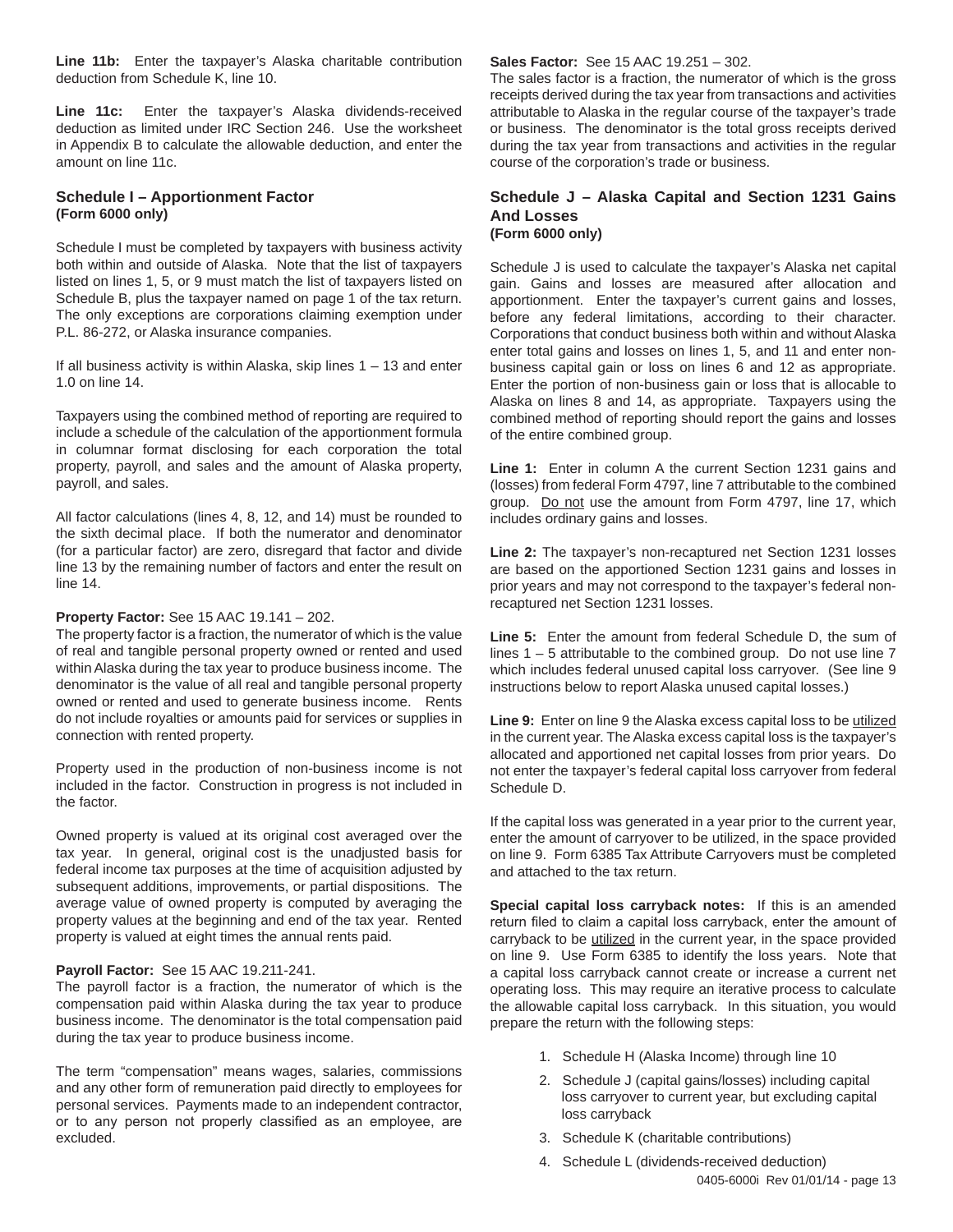- 5. Calculate as-if Alaska taxable income (Schedule A, line 1) using items  $1 - 4$  above.
	- If as-if taxable income is greater than zero, then a capital loss carryback may be partially or fully allowable
	- If as-if taxable income is less than, or equal to zero, then a capital loss carryback is not allowable.
- 6. Enter the allowable capital loss carryback in the space provided on Schedule J, line 9
- 7. Complete the remainder of the return.

**Line 11:** Enter the amount of long-term capital gains and losses from Schedule D, the sum of lines  $8 - 10$ , plus lines  $12 - 14$ ). Do not use the amount from line 15, as it includes Section 1231 gains and losses which must be reported on Schedule J, line 1.

**Line 17:** If line 10 is a gain and line 16 is a loss, offset the loss from line 16 against the gain from line 10 and enter the result, on line 17, but not less than zero.

**Line 18:** If line 16 is a gain and line 10 is a loss, offset the loss from line 10 against the gain from line 16 and enter the result, on line 18, but not less than zero. This is the taxpayer's net capital gain. Enter the taxpayer's net capital gain on line 2, column A of Schedule D.

**Line 20:** Add lines 17, 18, and 19 and enter the result on Schedule H, line 11a.

#### **Schedule K – Alaska Charitable Contribution Deduction (Form 6000 only)**

The taxpayer's Alaska charitable contribution deduction may differ from its federal charitable contribution deduction as a result of allocation and apportionment, the 10% taxable income limitation, Income Tax Education Credit contributions, and differences in carryover values. Schedule K is used to measure the taxpayer's Alaska charitable contribution deduction limited by its Alaska taxable income.

**Line 1:** Enter the taxpayer's current charitable contributions before any federal deduction limitations and exclusive of any federal excess contribution carryover.

**Line 2:** Enter contributions that were used to generate an Income Tax Education Credit, that are included in line 1. Line 2 should not exceed \$9,800,000.

**Line 6:** Enter the taxpayer's Alaska excess contribution carryover from prior years from line 6 of Form 6385 Tax Attribute Carryovers.

**Line 8:** Enter the Alaska taxable income for deduction limitation purposes. Use worksheet in Appendix A to calculate the limitation and to calculate the amount of charitable contribution carryover to convert to net operating loss, if applicable.

#### **Schedule L – Alaska Dividends-Received Deduction (Form 6000 only)**

The Alaska dividends-received deduction is based on the allocated and apportioned dividends included in Alaska taxable income and is limited to Alaska taxable income in accordance with Internal Revenue Code Section 246(b).

**Lines 2a-2d:** Enter the amounts of dividends already deducted, or accounted for, on Schedule H, that are included in Schedule L, line 1. These would include intercompany dividends, Section 78 gross-up, foreign dividends, and dividends deducted on Schedule H as non-business income. These dividends are not eligible for a dividends-received deduction, because they have already been deducted.

**Lines 8 and 9:** Enter the allocated and apportioned dividends from line 7, according to the appropriate deduction percentage in accordance with Internal Revenue Code Sections 243 – 247, in column A of line 8 and multiply across. Enter the sum of line 8a – d column C in line 9. Use the worksheet in Appendix B to calculate the amount of dividends allowable based upon Alaska taxable income (Internal Revenue Code Section 246). Carry the amount of allowable dividend-received deductions to Schedule H line 11c.

## **SHORT FORM 6020**

Form 6020 is available to non-affiliated corporations with business activity limited to Alaska and who report no non-business income. Corporations that are members of an affiliated group, have nexus outside of Alaska, or that report non-business income must file using the standard Form 6000. In addition, corporations that are claiming a capital loss carryback must use the standard Form 6000.

Form 6020 instructions below are limited to those that are unique to the short form. Where the standard and short forms are compatible, refer to the appropriate instruction to the standard Form 6000.

## **Schedule B**

**Line 1:** Enter the federal taxable income or (loss) from the taxpayer's federal income tax return.

**Line 2a:** Enter the amount of taxes based on or measured by net income that are deducted in the federal return.

**Line 2b:** Enter any other state-specific additions to federal taxable income in calculating Alaska taxable income. **Attach a schedule of modifications by category.**

Qualified contributions for which an Income Tax Education Credit is claimed (Form 6310, line 2) are reported here.

Line 3c: Enter other state-specific subtractions from federal taxable income in calculating Alaska taxable income. **Attach a schedule of modifications by category.**

**Note:** Be aware that the charitable contribution and dividendsreceived deduction limitations are based on the corporation's Alaska taxable income and not its federal taxable income.

It is possible that state modifications, such as the income tax addback, can affect these limitations such that the corporation's Alaska deduction is different from the deduction allowed on its federal Form 1120. Taxpayers using the short Form 6000 will encounter these differences infrequently. Generally, an Alaska modification is necessary if the corporation's charitable contribution or dividendsreceived deduction was limited on its federal return.

Schedules K and L from page 6 of the standard Form 6000 can be used to determine the Alaska charitable contribution and dividends-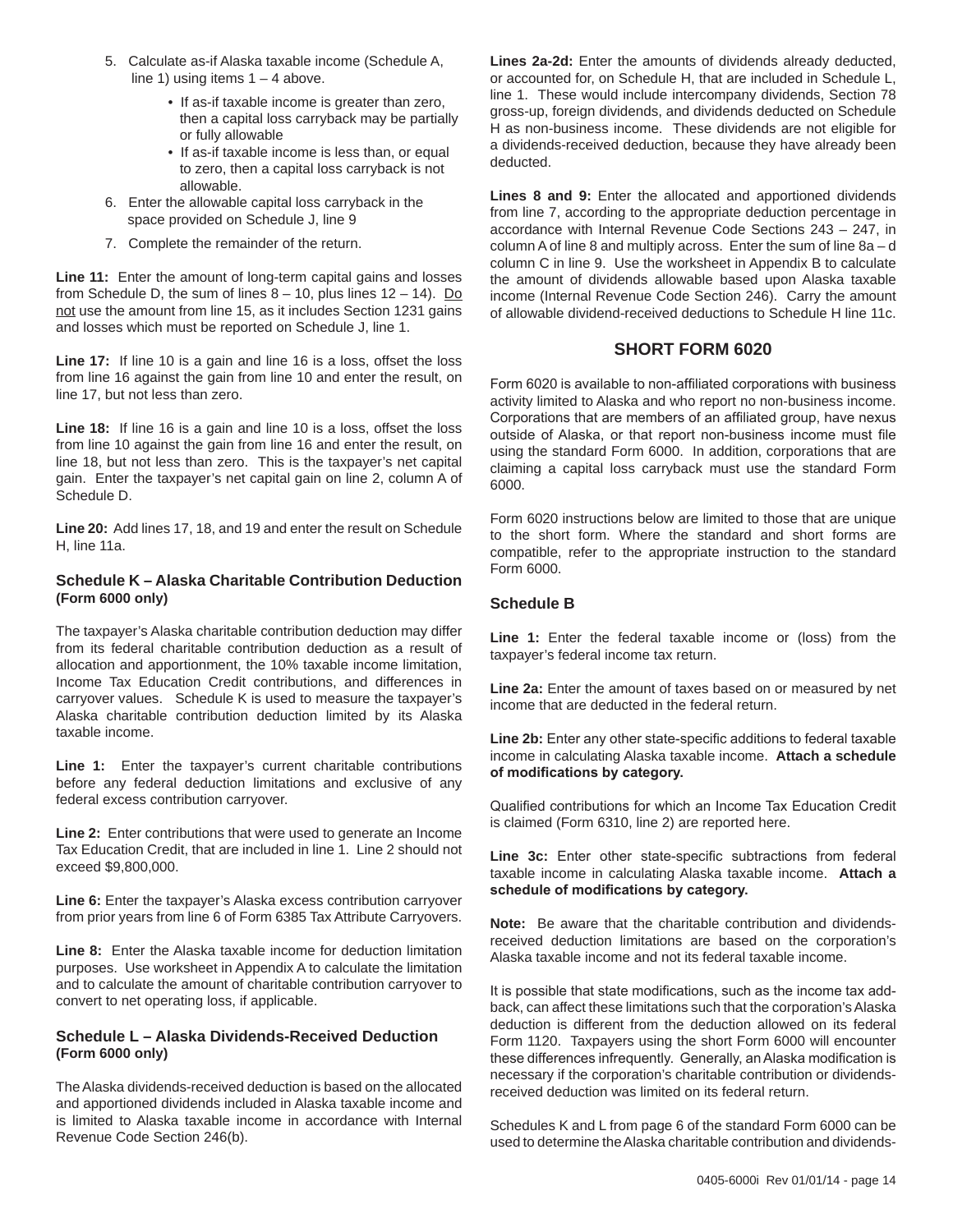received deductions. Enter on lines 2b and 3c (as appropriate) the difference between the federal deductions included in lines 1 or 3b of Schedule B and the Alaska deductions calculated on Schedules K or L.

## **Schedule D**

**Line 2, Net Capital Gain:** If the you are reporting capital gain income, complete and attach Schedule J of the standard Form 6000. Complete column C through line 18, and enter this amount on Line 2 of Schedule D. However, if you are claiming a capital loss carryback, you must use the standard Form 6000, not the short form.

#### **Schedule E**

**Line 3, Other taxes.** Refer to instructions on page 11 for Form 6000 Schedule E, line 5.